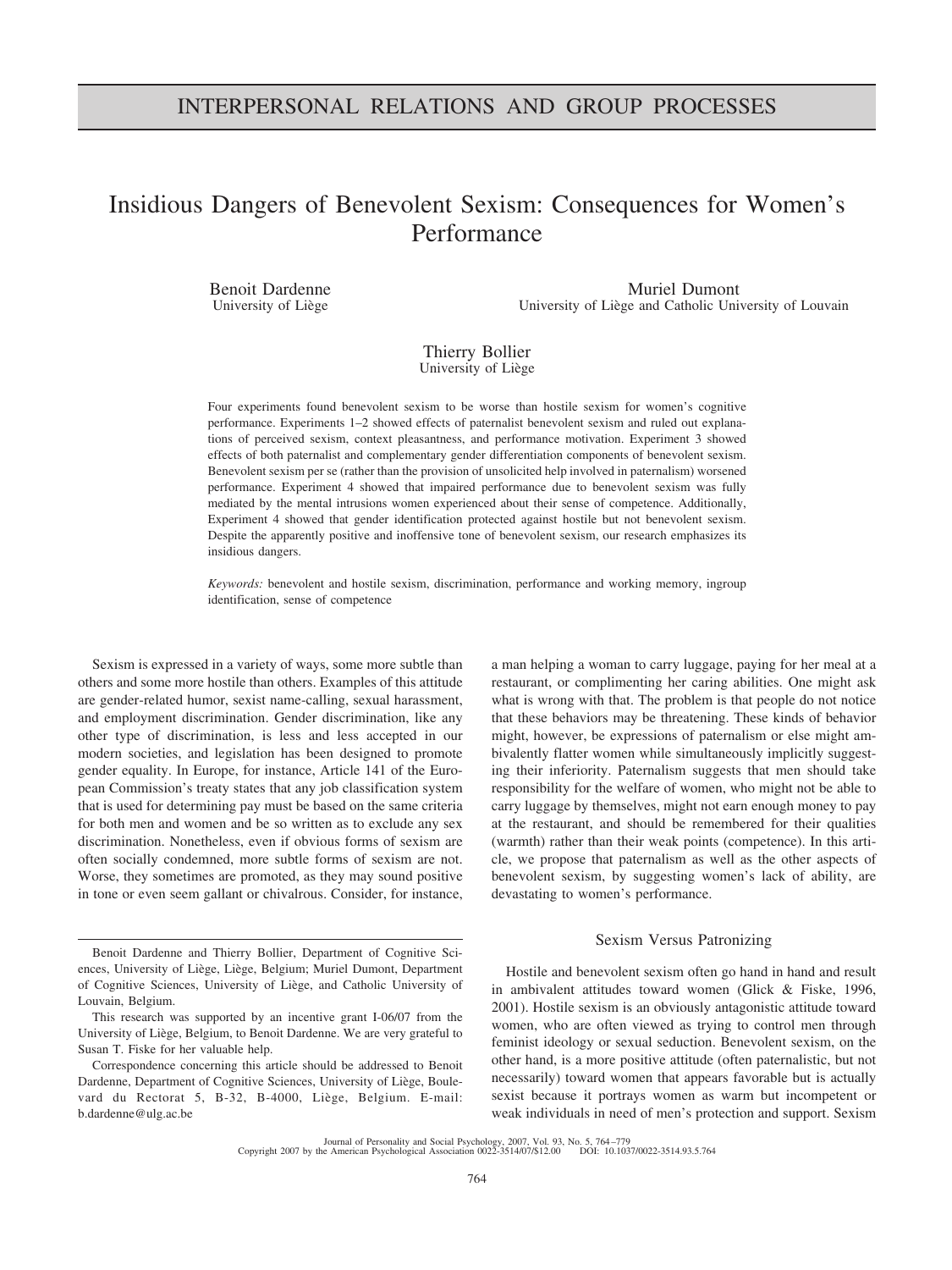thus prescribes how roles and relationships between men and women are or should be, suggesting the superiority of men over women. Glick and Fiske (1996) developed the Ambivalent Sexism Inventory (ASI) to tap the ambivalence manifested through the combination of these two aspects involved in sexism, and they conceptually distinguished the two subcomponents.

Benevolent sexism overlaps with patronizing behavior. Patronizing is acting and treating others in a condescending manner, thereby suggesting the patronizing person's personal superiority or the other person's inferiority. When enacted by a man toward a woman, patronizing thus resembles sexism because one person or category of persons is thought to be superior to another.

In a recent study, Vescio, Gervais, Snyder, and Hoover (2005) investigated the consequences that patronizing behavior of the powerful has on women's performance in stereotype-relevant domains. They examined the simultaneously inequitable and patronizing behavior of powerful men toward their subordinates. After women were praised for their work but assigned a devalued rather than a valued position, their performance decreased, but men's performance increased on a subsequent masculine task (i.e., a leadership task implying strong strategic, planning, and competitive skills). The argument that the authors developed was that patronizing behavior was perceived as unfair and elicited anger among subordinates who received simultaneous praise and devalued position assignments. However, men seemed to consider performance as a way to fight the initial injustice, whereas women did not. Indeed, anger in such a patronized condition was positively correlated with men's performance but was uncorrelated with women's performance. This was presumably the case because women did not see performance of the masculine task as being a possible way to eliminate anger in that setting (see Harmon-Jones, Sigelman, Bohling, & Harmon-Jones, 2003).

Importantly, however, nothing could be concluded about the mechanisms leading women to perform worse under patronizing behavior, except that anger did not cause the decrease. Rather, Vescio et al. (2005) suggested that women might doubt their capacity to challenge the initial unfair position assignment. Indeed, they had poor performance expectations; they felt less confidence and personal control than did men in such a stereotype-relevant domain, even before the manipulation. Because they might not feel that they had the resources to cope with patronizing behavior, women perhaps experienced a sort of "learned helplessness," which would be responsible for their performing badly (Vescio et al., 2005). Unfortunately, such an alleged process was not examined directly.

Patronizing, as operationalized by Vescio et al. (2005), is a form of paternalist sexism involving both a positive side (praising) and a negative side (devalued position assignment), the latter suggesting women's alleged incompetence. Ambivalence is as present in patronizing behavior as it is in benevolent sexism. Indeed, benevolent sexism is a chivalrous attitude toward women that nevertheless is sexist by praising women on characteristics usually associated with subordinates and suggesting their dependence on men. However, although women's inferiority is implicitly suggested through benevolent sexism and often not even noticed by women themselves (Barreto & Ellemers, 2005), patronizing involves a component of obvious discrimination, or at least obviously unfair behavior, suggesting women's alleged lack of ability. Hostile sexism similarly explicitly communicates men's negative view of women. Patronizing is thus perhaps closer to hostile sexism in its

explicit discriminatory character. In our view, Vescio et al.'s (2005) patronizing behavior might thus be conceived as Glick and Fiske's (1996, 2001) overall ambivalent sexism, which reveals itself through both hostile and benevolent sexist attitudes.

However, research has shown that hostile and benevolent sexism, though correlated, predict different values (Abrams, Viki, Masser, & Bohner, 2003; Ford, Wentzel, & Lorion, 2001; Sakalli & Glick, 2003; Viki & Abrams, 2003). Our aim in this article was to determine the specific consequences that hostile and benevolent sexism each have on the performance of women. Also, we examined the specific processes that are associated with each form of sexism. That is, we considered anger and motivation to perform on the one hand and helplessness or self-doubt on the other hand. Moreover, in order to fully appreciate sexism's impact on the performance of women and to preclude the context of a masculine domain to be the source of self-doubt, threat, or feelings of helplessness, we considered the context of a feminine domain instead, in which there are no stereotype-based lower expectancies for women than for men.

# Why Would Hostile and Benevolent Sexism Differ in Their Consequences for Performance and Associated Processes?

One possibility is that hostile sexism, because of the explicit discrimination it suggests, would be identified as sexism, so hostile sexism would elicit anger and increased motivation to perform. On the other hand, benevolent sexism, being more subtle and sweet and implicitly suggesting women's lack of abilities, would not be characterized as sexism and would not elicit as much motivation to perform as hostile sexism would. Indeed, according to appraisal theories of emotion, anger is most often elicited when people appraise their situation as unfair and due to another person's agency (Frijda, Kuipers, & ter Schure, 1989; Scherer, 1988; Smith & Ellsworth, 1985). Along similar lines, reactance theory (Brehm, 1966; Brehm & Weintraub, 1977) proposed that when a restriction is seen as unfair, people get an unpleasant feeling called *reactance*. This is an intense motivational state that results in people feeling that they must do something to get around the restriction. Increased motivation to perform and better performance would actually be means to override the initial unfair expression of sexism. Appraising the situation as unfair—that is, identifying sexism as such would be a prerequisite for experiencing anger and increased motivation to perform. Although we believed that benevolent sexism would not be identified as sexism, women might nevertheless perceive the situation as unpleasant and react angrily to it. Therefore, we doubted that hostile and benevolent sexism would differ in their capacity to elicit a motivation to perform.

Alternatively, we propose another mechanism by which sexism might affect women's performance. A considerable body of research has suggested that activating group stereotypes or traits leads to behaviors that conform to these constructs. For instance, activating the concept of professors or thinking of oneself as being a professor, even if role-played, has led people to become contextually smarter, whereas activating the concept of the elderly led people to become forgetful (e.g., Bargh, 1997; Chen & Bargh, 1997; Dijksterhuis, Aarts, Bargh, & van Knippenberg, 2000; Dijksterhuis & van Knippenberg, 1998; see Dijksterhuis & Bargh, 2001; Wheeler & Petty, 2001, for recent reviews). Implicitly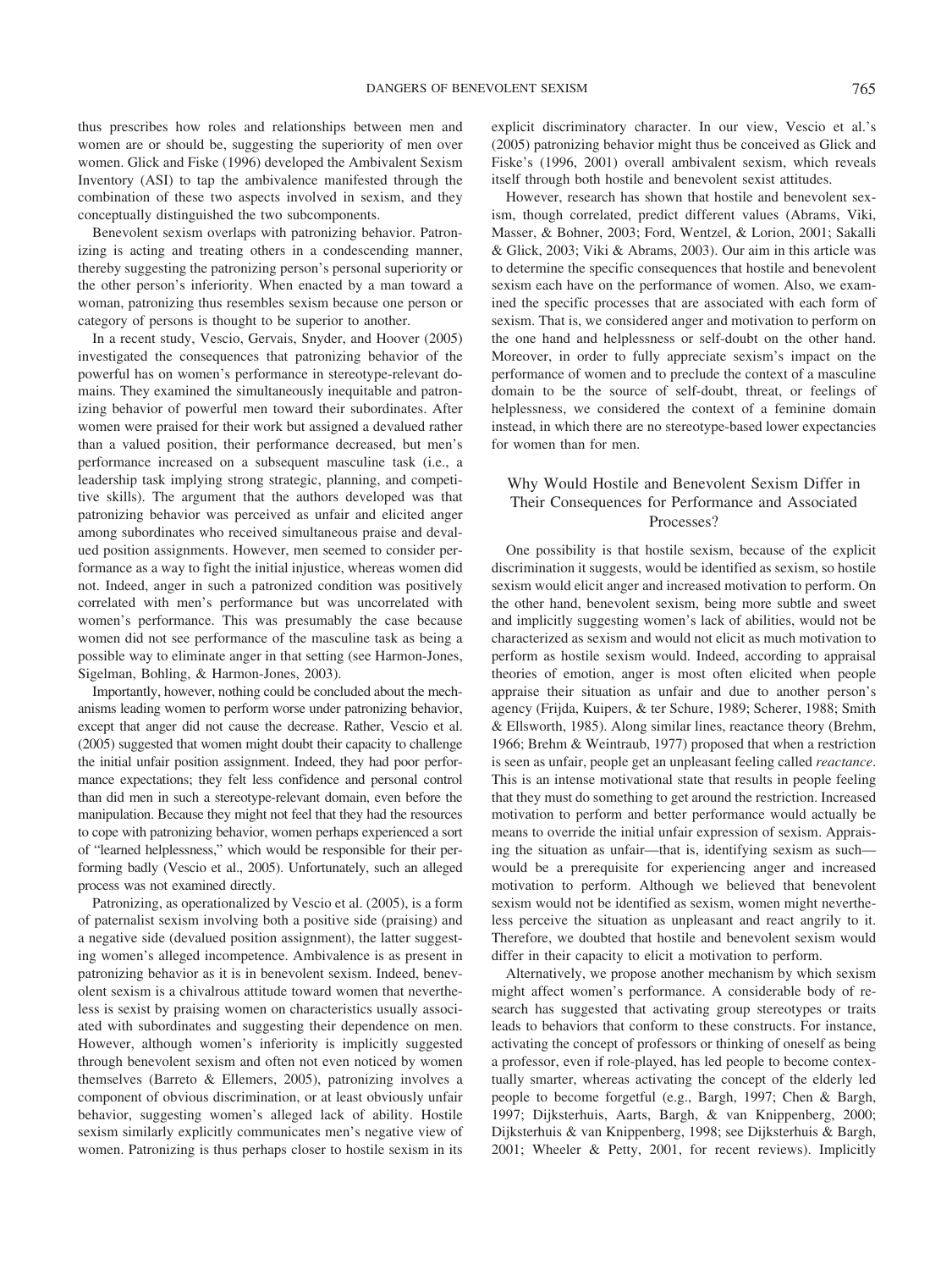suggesting that women lack abilities through benevolent sexism should then similarly lead women to perform badly. On the other hand, hostile sexism (which suggests that women are mean and disliked by men but does not imply their lack of competence) should not elicit poor performance.

Another cognitive process that is complementary rather than incompatible with the automatic behavior research just mentioned also provides an interesting explanation. Because benevolent sexism implicitly suggests women's lack of competence but provides ambivalent feelings due to the praise it simultaneously involves, such a subtle form of sexism might lead women to doubt their abilities to perform well. This assumes that although benevolent sexism would be subtle enough not to be identified as sexism, women confronted with such sexism would nevertheless experience benevolent comments as quite unpleasant. The implicit suggestion that women lack ability would then lead women to doubt their capacities and experience a decrease in self-esteem and self-confidence as well as to feel preoccupied during their tasks. This would definitely impair their performance. In contrast, hostile sexism would generate much less intrusive thought, because hostility is explicitly manifested and external. Indeed, contrary to benevolent sexism, hostile sexism leaves no ambiguity as to the opinion of those who express it. Unpleasant feelings might thus easily be attributed to the speaker's sexism. In contrast, when inferiority of women compared with men is suggested implicitly and accompanied by praise, whatever happens in the situation cannot easily be attributed to the person expressing benevolence. We thus proposed that benevolent sexism triggers self-doubt among women. Such doubts and other intrusive thoughts then disturb performance, especially when tasks require working memory capacity.

Working memory is involved in many daily activities; for instance, when people have to do several tasks simultaneously or when they have to concentrate on a resource-consuming task. Working memory focuses attention on temporarily activated information necessary for the task at hand (e.g., writing good arguments) while inhibiting irrelevant information (e.g., one's colleagues' discussion about a movie; Engle, 2001; Engle, Tuholski, Laughlin, & Conway, 1999). In a test situation, working memory should hold the data necessary to solve the problem and, at the same time, suppress task-irrelevant information. Schmader and Johns (2003), for instance, found that the threat elicited by the salience of a negative stereotype reduced women's math performance by diminishing working memory. We suggested that benevolent sexism would trigger intrusive thoughts that would similarly interfere with performance by reducing working memory capacity. Indeed, one part of the available working memory resources would be devoted to manage self-doubt and intrusive thoughts, rather than be fully allocated to performing the task. In sum, benevolent but not hostile sexism should increase "mental intrusions," such as unwanted thoughts related to self-doubt, anxiety, preoccupation, or threatened sense of competence (e.g., Beilock & Carr, 2005; Beilock, Kulp, Holt, & Carr, 2004), which should impair women's working memory capacity and decrease their performance.

## Variables Potentially Protecting Against Sexism

Sexism conveys attitudes about women. Therefore, gender identification might well moderate the effects of sexism on mental intrusions and performance. Indeed, there are individual differences in the tendency to detect discrimination (e.g., Stangor et al., 2003). Some women more strongly identify with their gender group and have a better constructed and more positive image of their ingroup than other women. The former may actually be better able than the latter to detect and blame discrimination in a primary appraisal. In a secondary appraisal, women who identify strongly could then more easily disregard negative ideas about their gender group than could women who identify weakly. For example, Major, Quinton, and Schmader (2003; for a review, see Major, McCoy, Kaiser, & Quinton, 2003) found that highly identified women were particularly prone to detect discrimination when it was not certain but relatively likely. Also, according to Benokraitis (1997; see also Crocker & Major, 1989), subtle discrimination is particularly effective simply because it is fundamentally ambiguous (i.e., people have a hard time deciding whether this is sexism or politeness). Thus, although benevolence may appear less ambiguous for strongly than for weakly identified women, they may experience uncertainty and mental intrusions because of the incompetence implicitly suggested to characterize women. In contrast, when confronted with relatively clear instances of hostile sexism, strongly identified women might be better able than those who are weakly identified to prevent intrusive thoughts from interfering with performance by blaming the obviously sexist attitude.

## Overview

In a series of four experiments, we proposed to test the specific consequences of hostile and benevolent sexism on women's performance within a feminine domain. Two alternative processes were considered. On one hand, hostile sexism should be more easily identified as sexism compared with benevolent sexism. Benevolent sexism might nevertheless be experienced as quite unpleasant. Therefore, we believed that neither type of sexism would lead to differentials in women's motivation to perform. However, we proposed that benevolent sexism— by implicitly suggesting women's lack of ability and because such thoughts could not easily be externally attributed—would trigger mental intrusions and self-doubt that would interfere with working memory capacity and impair performance. In contrast, because hostile sexism would be easily identified as sexism, related statements would be more easily blamed on the person expressing them and fewer mental intrusions should be experienced. We thus propose that a cognitive rather than a motivational process would be responsible for the deterioration of women's performance under benevolent sexism.

In all four experiments, we used a job selection context in which the position required typically feminine characteristics. We experimentally manipulated the type of sexism expressed (hostile vs. benevolent) and measured its impact on the performance of women in tasks involving working memory. Experiment 1 tested the hypothesis that benevolent sexism, being subtle, would indeed not be perceived as sexism by female participants, whereas hostile sexism would be. Although performance was hypothesized to be affected by the type of sexism, we expected equal motivation to perform in both conditions. The inclusion of a control condition with no expressed sexism also allowed us to examine whether hostile sexism increased performance, whether benevolent sexism decreased performance, or whether both impacted performance.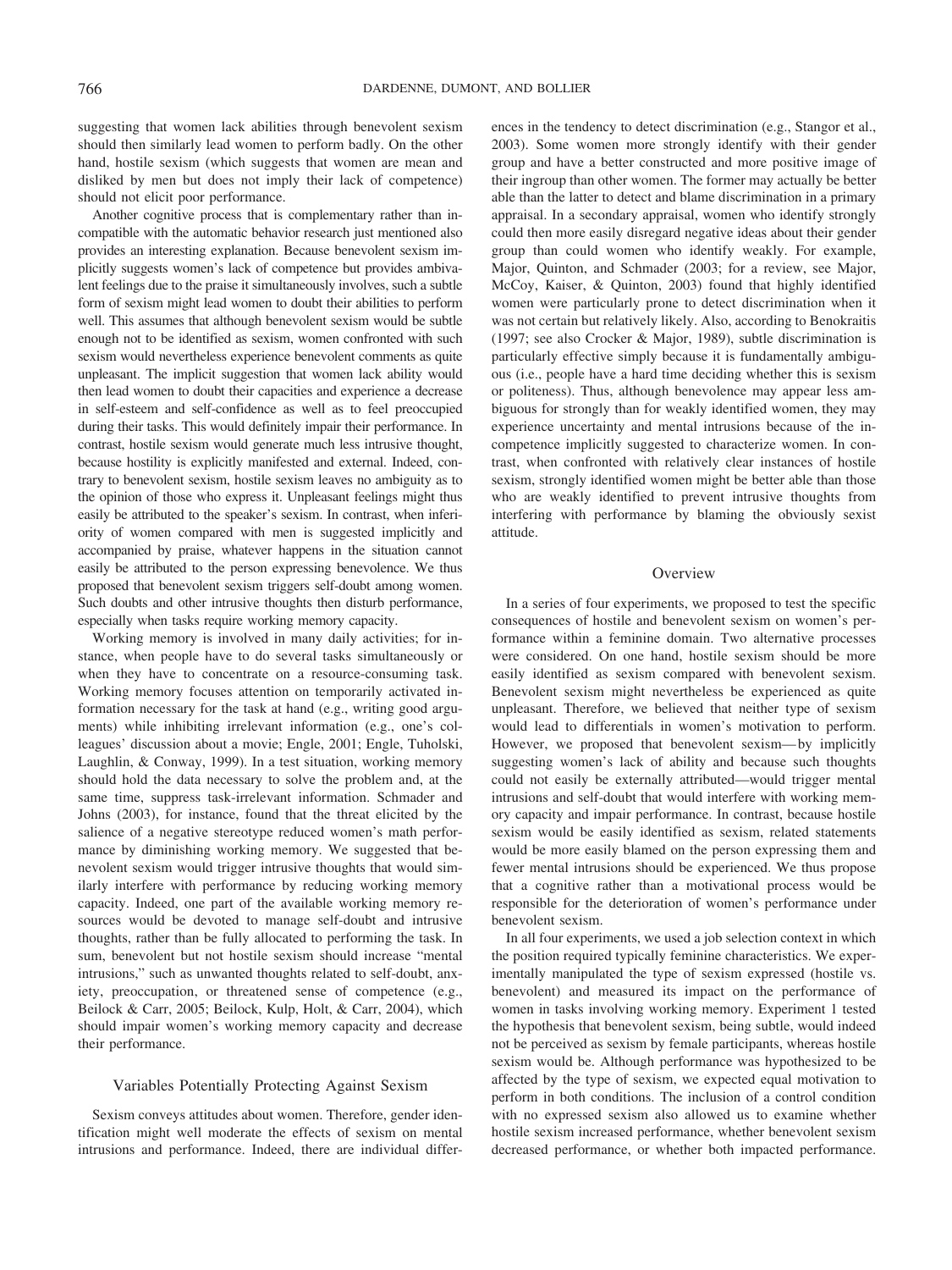Experiment 2 tested the hypothesis that, although not identified as such, benevolent sexism would be perceived as equally unpleasant as hostile sexism but would nevertheless lead to worse performance. In Experiment 3, we focused on two different manipulations of benevolent sexism in order to ascertain that impaired performance was due to sexism per se rather than to some other variables. Finally, Experiment 4 examined the role of thought intrusions elicited by benevolent sexism in causing the deterioration of performance. This fourth study also investigated the potentially protective role of gender identification on women's reactions to sexism.

### Experiment 1

Experiment 1 was presented as a simulation of a job selection interview. The type of sexism was manipulated through the instructions allegedly given by a recruiter being hostile, benevolent, or nonsexist in content. Participants were asked to imagine that they were job applicants and to complete tasks that would inform hiring decisions. In addition to the effect of benevolent and hostile sexism on performance, we investigated the extent to which both kinds of sexism were perceived as being sexism and examined the impact on the motivation to perform. Following Barreto and Ellemers (2005), we predicted that participants confronted with benevolent sexism would fail to recognize it as a form of prejudice, whereas hostile sexism would be easily detected as sexism. We hypothesized, however, that both hostile and benevolent sexism would trigger a high motivation to perform. Motivation to perform could be seen as a kind of angry revenge (see e.g. Kaiser & Miller, 2001). Indeed, benevolent sexism, although not identified as sexism, might be perceived by women also as unpleasant. However, because unpleasantness could not be externally attributed, benevolent sexism would trigger doubts and diminish performance.

## *Method*

## *Participants*

Thirty-eight relatively uneducated French-speaking women (25 to 42 years old; 6 to 9 years of education) were recruited from a government school for adults to participate in a study of job selection. This school helps poorly educated, unemployed adult women to acquire better knowledge and skills in order to increase their employment chances. We reasoned that unemployed adult women were probably confronted by sexism in their everyday life, and therefore sexism manipulations would be most relevant to them. Participants were randomly assigned to expressions of one of three types of sexism (hostile vs. benevolent vs. none). The job for which they supposedly applied was described as requiring typically feminine qualities. That is, the job description matched jobs for which these women would usually apply.

## *Materials and Procedure*

*Cover story.* The experiment was presented as part of training for job interviews. All instructions were presented in written format. Participants were told that a chemical factory was offering new jobs and was currently employing men. The recruiting procedure included performing a test that was said to be well-known and frequently used for job recruitment. Testing was performed in group sessions as is often the case in real-world settings. After performing the task and answering some additional questions, participants were fully debriefed and thanked for their participation. Special care was directed to communicating the point of the study because some participants may have felt badly, especially in cases of low performance.

*Manipulation of sexism.* Instructions said to come from the recruiter expressed hostile, benevolent, or nonsexist attitudes. Hostile and benevolent sexist comments were based on matching items of the ASI (Glick & Fiske, 1996; see Dardenne, Delacollette, Grégoire, & Lecocq, 2006, for a French validation). That is, our manipulations included manifestations of hostile or benevolent sexism such as the ones tapped by the scale validating these concepts. In other words, sexist cues in our experimental design corresponded to explicit expressions of the corresponding attitudes measured by the ASI. Specifically, hostile sexism was reflected through the ideas that women belong to the "weaker sex," that they get offended too easily, and that they often exaggerate their situation at work to get more favors. Items such as these suggest men's superiority over women and the idea of women being difficult in order to gain more relative power. All these could be perceived by women as unfair considerations. Alternatively, benevolent sexism was reflected through the ideas that women are nice but that they need to be helped by men, implicitly suggesting then that they lack ability. Such a component of benevolent sexism refers to paternalism.

Specifically, in both sexism conditions, it was explained that a new law on quotas obliged the industry to follow certain employment rules. In the hostile sexism condition, the recruiter's instructions were as follows: "Industry is now restricted to employ a given percentage of people of the weaker sex. I hope women here won't be offended, they sometimes get so easily upset! You'll work with men only, but don't believe what those feminists are saying on TV, they probably exaggerate women's situation in industry simply to get more favors!" In the benevolent sexism condition, the recruiter's instructions were as follows: "Industry is now restricted to choose women instead of men in case of equal performance. You'll work with men only, but don't worry, they will cooperate and help you to get used to the job. They know that the new employee could be a woman, and they agreed to give you time and help." Sexist attitudes might thus be attributed to both the recruiter and the potential colleagues in both sexist conditions. In the no-sexism condition, the recruiter's instructions contained nothing more than the job description. As part of the cover story, the fact that the job included working with men was salient in all conditions.

*Job description.* The job was never described in great detail. Participants were informed that the job required communication and social skills as well as work-team orientation. The abilities mentioned as required for the job were "sensitive to clients' needs," "cooperative orientation," "good social abilities," and "attentive to clients." That is, the job was presented as requiring quite typically feminine characteristics, such that participants would consider it as relevant to themselves and matching their personal skills.

*Test said to be the basis for hiring decisions.* The test consisted of nine problem-solving items. Participants were presented with a  $4 \times 4$  square representing an ocean with each intersection corresponding to a specific location identified by a letter (going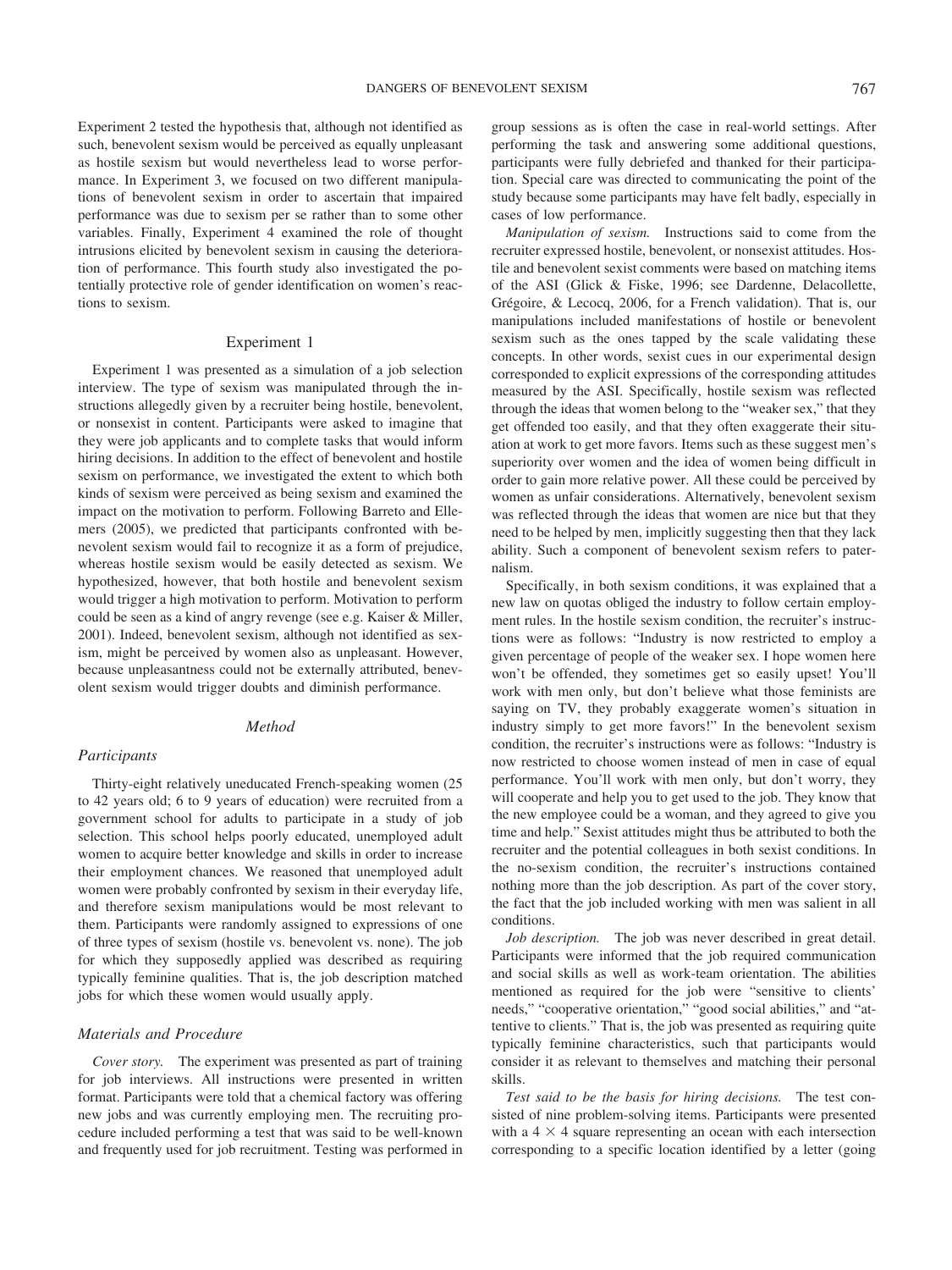from F to U). Each item identified the location of a ship by a letter, and participants' task was to estimate the shortest way for the ship to travel from that location to another assigned location. Each intersection between two letters was said to equal a distance of 2 km. Importantly, some rules also had to be taken into account with respect to the force and direction of both wind and current as indicated by either one or two arrows (going from left to right, from top to down or the other way around). One arrow indicating the same direction as the ship's direction meant that the distance was 1 km less than otherwise; one arrow indicating a direction opposite to the ship's direction meant that the distance was 1 km more than otherwise. Two arrows indicated a force equivalent to 2 km. Arrows directed on the ship's sides were not to be taken into account. Problem-solving items were presented as follows: "The ship is on location I and destination is P, wind is  $\uparrow \uparrow$  and current is  $\downarrow$ . How far is the distance from I to P?" The correct answer for that item was 8 km. Because of the substantial information that had to be taken into account, substantial working memory capacity was required to perform the task. The test comprised 9 items specifying the starting and ending locations of the ship as well as the direction and force of both wind and current. The solution to each item could be correct, incorrect, or not provided. Correct answers ranged from 0 to 9. Ten minutes were provided to complete the test.

*Dependent variables.* The participants' performance was evaluated by the number of absolute correct answers provided on the test. The number of items attempted was also analyzed as a separate dependent variable. Perceived sexism was measured right after the manipulation ("Do you find that the introductory text was sexist?"). Motivation to perform was added as a potentially contributing variable (eight items; e.g., "I wanted to prove something during the test," "I gave my best during the test," and "I would like to know my score on the test";  $\alpha = .65$ ).

## *Results*

All dependent variables were analyzed using a one-way, threelevel analysis of variance (ANOVA) with sexism (hostile vs. benevolent vs. none) as a between-subjects variable.

#### *Perceived Sexism*

As expected, the sexism expressed by the recruiter had a significant effect on perceived sexism,  $F(2, 37) = 10.49$ ,  $p < .001$ ,  $\eta^2$  = .37 (see Table 1). Participants confronted by a recruiter manifesting hostile sexism perceived more sexism  $(M = 5.00)$  than did those who faced benevolent sexism  $(M = 1.64)$ ,  $t(25) = 4.56$ ,  $p$  < .001,  $\eta^2$  = .45, or no sexism (*M* = 2.64),  $t(22)$  = 2.75,  $p$  < .02,  $\eta^2$  = .26. The latter two conditions did not differ significantly from one another,  $t(23) = 1.36$ ,  $p > .18$ .

## *Test Said to Be the Basis for Hiring Decisions*

*Performance.* The sexism expressed by the recruiter had a significant effect on performance,  $F(2, 37) = 12.37$ ,  $p < .001$ ,  $\eta^2$  = .41 (see Table 1). When confronted by benevolent sexism, participants performed worse  $(M = 1.57)$  than when the recruiter manifested hostile sexism  $(M = 6.31)$ ,  $t(25) = 4.66$ ,  $p < .001$ ,  $\eta^2$  = .47, or no sexism (*M* = 4.64), *t*(23) = 3.98, *p* < .001,  $\eta^2$  =

#### Table 1

*Perceived Sexism, Performance, Number of Items Attempted, and Motivation to Perform in Experiment 1*

| Variable                            | Type of sexism                      |                                        |                           |  |
|-------------------------------------|-------------------------------------|----------------------------------------|---------------------------|--|
|                                     | Hostile                             | Benevolent                             | None                      |  |
| Perception of sexism<br>Performance | $5.00_{\circ}$<br>6.31 <sub>a</sub> | 1.64 <sub>b</sub><br>1.57 <sub>b</sub> | 2.64 <sub>b</sub><br>4.64 |  |
| No. of items attempted              | 8.31 <sub>a</sub>                   | 7.71 <sub>2</sub>                      | 7.91 <sub>a</sub>         |  |
| Motivation to perform               | 4.89.                               | $4.24$ <sub>c</sub>                    | 4.16                      |  |

*Note.* Means with different subscripts differ significantly at  $p < .05$ .

.41. The last two conditions did not differ significantly from one another,  $t(22) = 1.41$ ,  $p > .17$ .

*Number of items attempted.* There were no significant differences in the number of problems attempted by participants between the benevolent ( $M = 7.71$ ), hostile ( $M = 8.31$ ), or no-sexism conditions ( $M = 7.91$ ),  $F(2, 37) < 1$ , *ns*. Overall, participants attempted to solve a large proportion of items (89% of items).

*Motivation to perform.* Motivation to perform was not affected by the type of sexism expressed through the recruiter's instructions,  $F(2, 37) = 1.60$ ,  $p > .21$ . Globally, participants manifested quite a positive motivation to perform  $(M = 4.44, SD = 1.14)$ .

## *Mediation Analysis*

To examine whether the effect of sexism on performance could be mediated by women's perceiving sexism, we performed four regression analyses (Baron & Kenny, 1986). First, performance was regressed on the type of sexism (hostile sexism  $= -1$ ; benevolent sexism  $= 1$ ) as a unique predictor. Replicating the above ANOVA, analyses revealed significant sexism effects,  $\beta$  =  $-.68, t(25) = -4.66, p < .001$ . Second, perceived sexism was also regressed on the type of sexism. Again, the sexism of the recruiter had a significant effect on perceived sexism,  $\beta = -.67$ ,  $t(25) = -4.56$ ,  $p < .001$ . Third, the analysis with perceived sexism as a predictor of performance was significant,  $\beta = .66$ ,  $t(25) = 4.35$ ,  $p < .001$ . Finally, performance was regressed on manipulated sexism and perceived sexism simultaneously. As can be seen in Figure 1, perceived sexism no longer significantly predicted performance,  $\beta = .36$ ,  $t(25) = 1.91$ ,  $p = .07$ ; the effect was now much smaller and marginal. Manipulated sexism, on the other hand, was still a significant predictor of performance,  $\beta$  =  $-0.44$ ,  $t(25) = -2.33$ ,  $p < 0.05$ . A Sobel test also indicated only a marginally significant reduction in the predictive power of sexism on performance  $(z = -1.76, p < .08)$ . Thus, if anything, perceived sexism only partially mediated the effect of the sexism manipulation on performance.

#### *Discussion*

Results of this first experiment demonstrated that the type of sexism a recruiter expressed toward female job applicants did matter and impacted their actual performance. As predicted, it was under conditions that would seem the most benign—when benevolent sexism was expressed—that outcomes were most detrimental to women. Consistent with the fact that benevolent sexism is usually much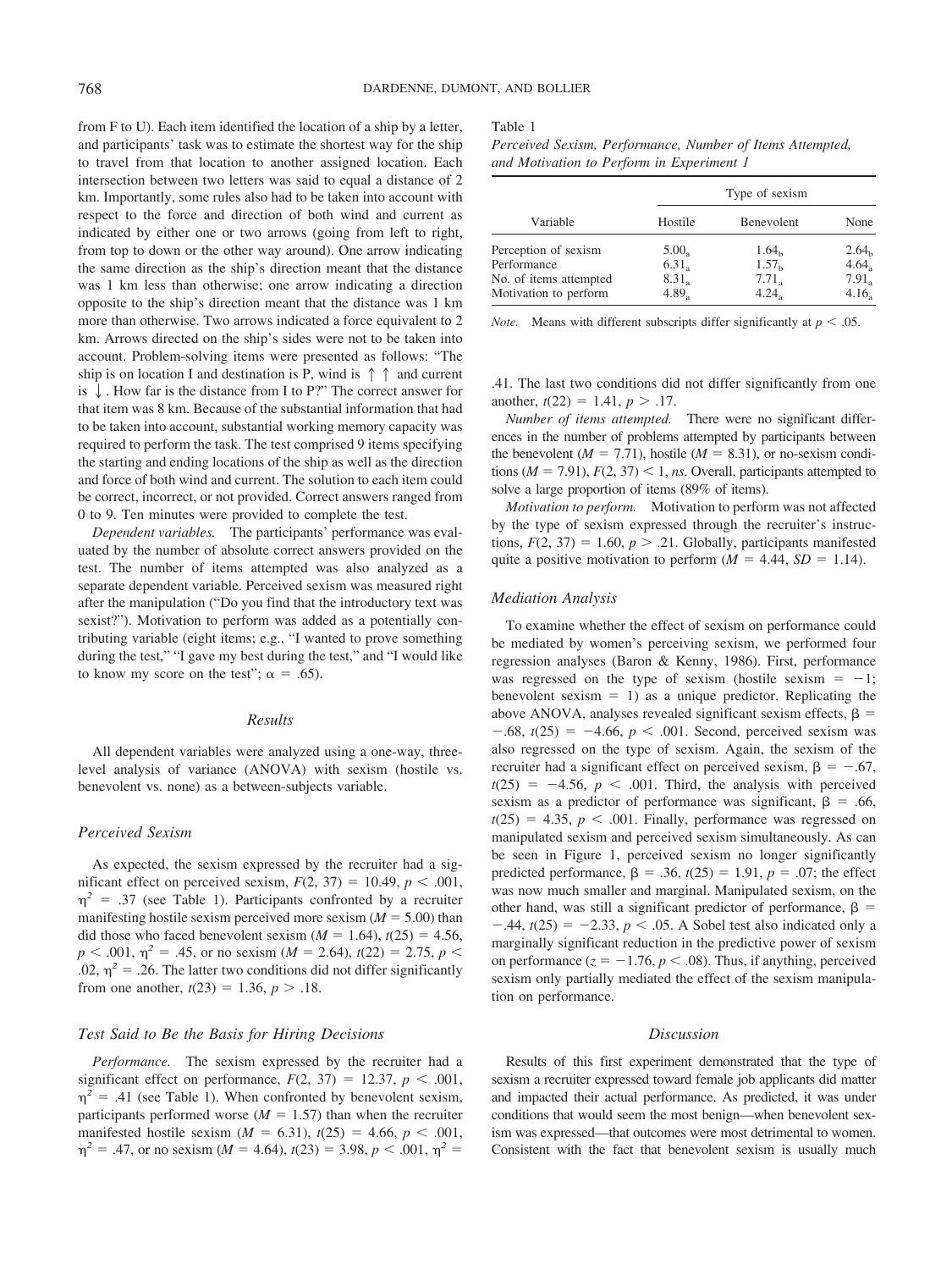

*Figure 1.* Perceived sexism as a mediator of performance in response to sexism (Experiment 1). Coefficients in parentheses represent parameter estimates for a regression model containing both predictors.  $\degree p = .07$ .  $p < .05.$  \*\* $p < .001.$ 

subtler and more accepted than hostile sexism (e.g., Barreto & Ellemers, 2005), results indicated that our benevolent sexism condition led women to qualify the context as no more sexist than when no sexism was present in the recruiter's instructions. Still, benevolent sexism significantly diminished the performance of women compared with a context in which no sexism was expressed. In contrast, hostile sexism was clearly identified as being a form of prejudice but did not impair performance. Rather, expressing sexism through its hostile form led women's performance to be good enough and similar to that in the control condition.

One possible explanation for the difference in performance between benevolent and hostile sexism conditions could be that hostile sexism— because it was identified as sexism and perceived as unfair—increased women's motivation to perform, which in turn preserved their performance. Results, however, did not support such a revenge- or anger-based reaction. In fact, the type of sexism expressed by the recruiter did not affect the motivation to perform. In addition, perceiving hostile sexism as sexism did not fully mediate the positive impact it had on performance, compared with its benevolent counterpart. Although Experiment 1 ruled out the possibility that hostility led to a revenge reaction that would increase motivation to perform, it remained nevertheless plausible that hostility led to perceiving the job itself as more motivating to women than when they were confronted with benevolence. Experiment 2 addressed the possibility that a revenge reaction to hostility would be directed to the way the job itself was evaluated.

Although not identifying benevolent sexism as being sexism was perfectly consistent with the literature, the results might seem surprising. If not perceived as such, how could benevolent sexism affect performance? Not identifying benevolent sexism as a form of prejudice does not mean that women considered benevolent sexist manifestations to be similar to nonsexist contexts. Indeed, it would be reasonable to think that, because benevolent sexist comments could indicate well-intentioned attitudes as well as unpleasant sexism, women might have hesitated to qualify such attitudes as being sexist. Nevertheless, if, as we proposed, benevolent sexism implicitly suggests that women lacked abilities, women should have considered it to be as awkward as hostile sexism. Experiment 2 examined the perceived pleasantness of the context as a variable that covaries with sexism and indicates women's ability to distinguish expressions of benevolent sexism from situations in which no sexism is expressed.

Finally, we proposed to generalize the findings of Experiment 1 on other criteria. Experiment 1 used a simulated job selection that was presented in a written format to a population of poorly educated, unemployed women. In Experiment 2, we focused on a population of university female students, thus a more educated sample than participants in Experiment 1, and again manipulated the type of sexism. In order to further increase the ecological validity of our design, the experimenter role-played a recruiter behaving in a hostile, benevolent, or nonsexist manner.

#### Experiment 2

#### *Method*

## *Participants*

Forty-five undergraduate females from the University of Liège volunteered to participate in a study on job selection (age ranged from 18 to 23 years old). They were randomly assigned to three conditions of sexism (hostile vs. benevolent vs. none). They participated in group sessions of 7 to 12 participants. In order to ensure gender salience, we allowed males to participate in the study so that every group session was gender mixed. Data for the (very few) male participants were not analyzed.

## *Materials and Procedure*

Materials and procedure were essentially identical to those in Experiment 1, except that all instructions and manipulations were role-played. In order to evaluate women's capacity to distinguish benevolent sexism from no sexism on a variable other than perception of sexism per se, we asked participants how pleasant they perceived the context. We also measured participants' motivation to get the job with a special focus on evaluations of the job itself. Participants were then fully debriefed with special attention to the reasons leading to their possibly having performed badly and were thanked for their participation.

*Cover story.* The experiment was presented as being part of the male experimenter's practicum on work and organizational psychology during which he had to train as a recruiting officer. Therefore, participants were asked to imagine that they were job applicants. Apart from that point, the cover story, job description, and test said to be the basis for hiring decisions were identical to those in Experiment 1. After the main test, participants were asked to answer a series of questions aimed at helping the experimenter improve his skills as a recruiting officer.

*Manipulation of sexism.* The male recruiter expressed either hostile or benevolent sexist comments (explicit manifestations of attitudes), or he expressed no sexism. The comments were identical to the written instructions presented in Experiment 1.

*Dependent variables.* Performance was evaluated by the number of correct answers provided on the test. The number of items attempted was also analyzed as a separate dependent variable. In addition, we measured how pleasant the context was perceived to be. This included evaluations of both the recruiter and the interview (six items: "The interviewer was nice," "The interviewer was competent," "The interviewer was sympathetic," "The interview was nice," "The interview was too long," and "The interview was frustrating," with the last two items being reversed-coded;  $\alpha$  = .78), and the participants' motivation to get the job (two items: "I was really motivated to get the job" and "I've totally played the game to get the job,"  $r(43) = .61$ ,  $p < .001$ ). All answers were on a 9-point Likert like scale (from  $1 = not$  *at all* to  $9 = extremely$ ).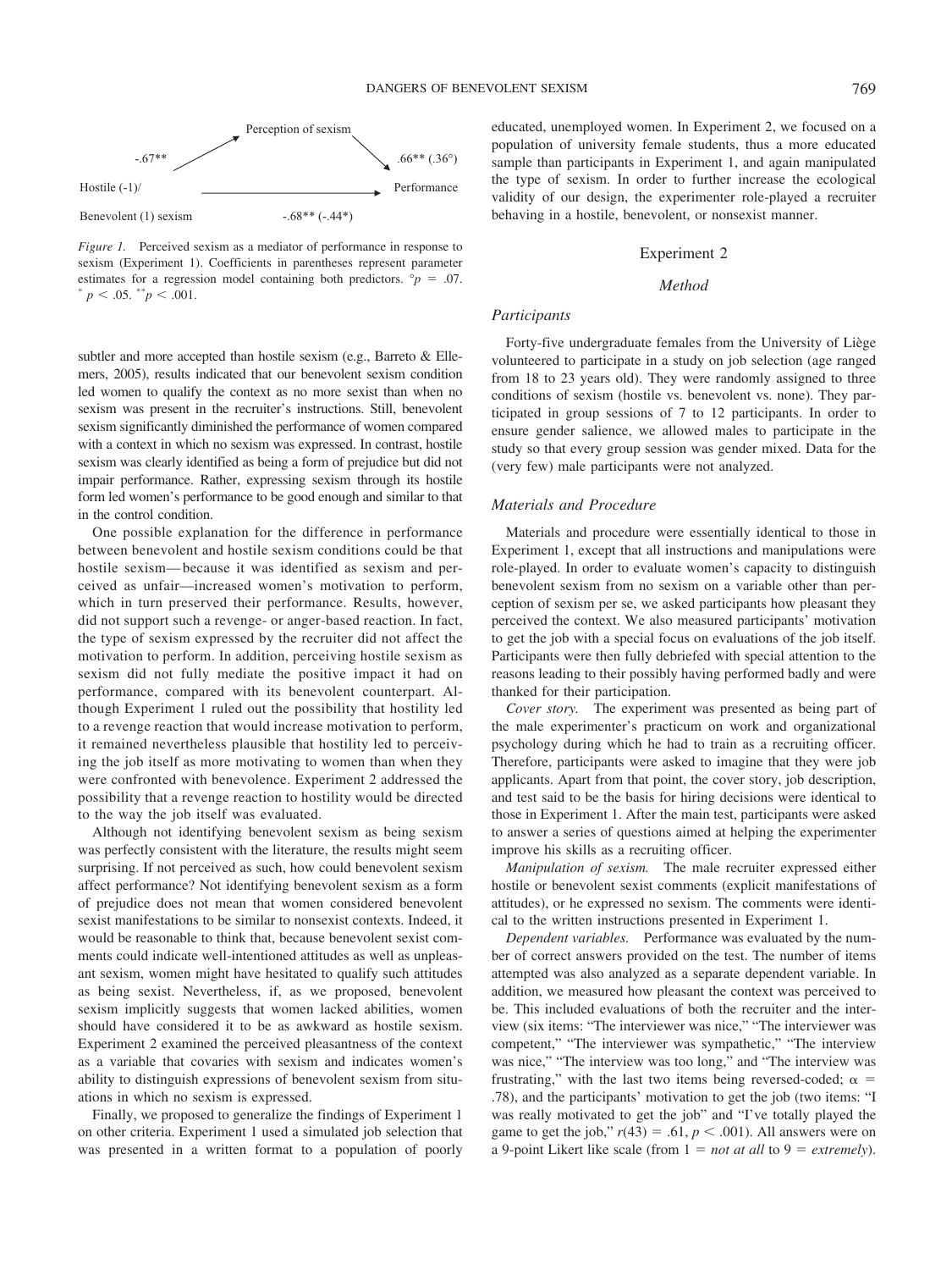#### *Results*

All dependent variables were analyzed in a one-way ANOVA with a three-level between-subjects variable, sexism (hostile vs. benevolent vs. none).

# *Motivation to Get the Job and Perceived Pleasantness of the Context*

As can be seen in Table 2, motivation to get the job was not affected by the recruiter's expressed sexism,  $F(1, 42) < 1$ . Analyses of perceived pleasantness of the context revealed an effect of the sexism manipulation,  $F(1, 42) = 15.53$ ,  $p < .001$ ,  $\eta^2 = .43$ . More specifically, both hostile ( $M = 6.53$ ) and benevolent ( $M =$ 6.06) sexism conditions were moderately positive and did not differ from one another,  $t(33) = 1.19$ ,  $p > .24$ . Importantly, participants perceived both sexist contexts as significantly less positive than the nonsexist condition ( $M = 8.30$ ),  $t s(24 \text{ and } 27)$ 4.55,  $ps < .001$ , both  $\eta^2 > .46$ .

#### *Test Said to Be the Basis for Hiring Decisions*

*Performance.* As can be seen from Table 2, the type of sexism expressed by the recruiter had a significant impact on performance,  $F(2, 42) = 6.03, p < .005, \eta^2 = .22$ . Replicating Experiment 1, participants confronted with a recruiter expressing benevolent sexist attitudes performed worse than did participants confronted by either a hostile sexist recruiter,  $t(33) = 2.12$ ,  $p < .05$ ,  $\eta^2 = .12$ , or a nonsexist recruiter,  $t(27) = 2.97$ ,  $p < .01$ ,  $\eta^2 = .25$ . The last two conditions were not significantly different from one another,  $t(24) = 1.81, p > .08.$ 

*Number of items attempted.* The sexism expressed by the recruiter had no significant impact on the number of items attempted,  $F(2, 42)$  < 1. Globally, almost all participants attempted to solve each of the nine items within the time allotted for the test (see Table 2).

#### *Discussion*

Results of Experiment 2 were straightforward. We perfectly replicated Experiment 1's results on performance with a different sample of participants and with a role-play instead of written instructions. Moreover, hostility did not lead participants to be more motivated to get the job than benevolent sexism or neutral conditions. Confirming Experiment 1, performing well when confronted with hostile sexism was not the result of a revenge reaction. Furthermore, both hostile and benevolent sexism led partic-

Table 2

*Motivation to Get the Job, Pleasantness of the Context, Performance, and Number of Items Attempted in Experiment 2*

| Variable                    | Type of sexism      |                   |                     |
|-----------------------------|---------------------|-------------------|---------------------|
|                             | Hostile             | Benevolent        | None                |
| Motivation to get the job   | 6.16                | 5.94.             | 6.85                |
| Pleasantness of the context | 6.53 <sub>2</sub>   | 6.06              | 8.30 <sub>b</sub>   |
| Performance                 | $7.50$ <sub>2</sub> | 5.63 <sub>b</sub> | $8.60_a$            |
| No. of items attempted      | 8.94.               | 8.95.             | $9.00$ <sub>2</sub> |

*Note.* Means with different subscripts differ significantly at  $p < .01$ .

ipants to view the context as more negative than in the absence of sexism. Importantly, although Experiment 1 suggested that women did not explicitly identify benevolent sexism as being sexism, they nevertheless considered it equally as unpleasant as hostile sexism. That is, even if women did not identify benevolent sexism as such, they were not insensitive to its expression.

Confronting benevolent sexism resulted in women performing worse than when confronted with hostile sexism. This result could definitely not be attributed to hostile sexism increasing women's motivation to perform as a revenge- or anger-related mindset. Indeed, although performance was better when hostile rather than benevolent sexist attitudes were faced, motivation to get the job was equivalent in all three conditions. Therefore, we proposed that two key elements would be responsible for women's decreased performance: first, the implicit suggestion that women lack ability communicated through benevolent sexism, and second, the difficulty of making external attributions for these statements (i.e., blaming the recruiter).

Still, our specific manipulation of sexism was open to an alternative interpretation. In Experiments 1 and 2, we manipulated benevolent sexism through instructions that started with the idea that the firm was required to hire women ("choose women instead of men in the case of equal performance") and then further warned them that they would receive help from men. Following the work of Heilman and others, this statement of preferential selection policies and offer of unsolicited help could by itself have had a negative effect on women's performance (e.g., Heilman & Alcott, 2001; Nadler & Fisher, 1986; Schneider, Major, Luhtanen, & Crocker, 1996; Turner & Pratkanis, 1994). However, we doubt that the mention of preferential selection policies could be responsible for the decrease in performance. Indeed, both hostile and benevolent sexism conditions included such references, though only benevolent sexism impaired performance. Nonetheless, expressing benevolent sexist attitudes such as providing help in conjunction with the salience of preferential selection policies could have raised some levels of suspicion regarding the sincerity of the apparently positive attitude displayed. Yet another explanation of our results would be that unsolicited help rather than benevolent sexism per se affected the performance of women. As a matter of fact, our manipulation of benevolent sexism focused on its paternalistic component and suggested that men would help women who would be hired. In order to rule out these alternative explanations, we again tested the hypothesis of a detrimental effect of benevolent sexism on performance in Experiment 3, but using a manipulation of benevolent sexism that did not contain any offer of unsolicited help and instructions that did not mention any preferential selection policies.

Another specific aspect of our material could also be seen as problematic. Indeed, even though we presented the job as requiring feminine qualities, the task said to be the basis for the hiring decision might have been seen as rather masculine. Even if we took great care not to imply any stereotypic expectations, our task nevertheless required visual-spatial abilities with which women might have felt uncomfortable. Selection procedures in real-world settings often make use of psychometric tests, whatever the job that is being applied for, assessing mental rotation, visual-spatial abilities, logical deduction, or mathematic abilities. However, participants might have perceived this task as having little face value in tapping the qualities required for the job or might have per-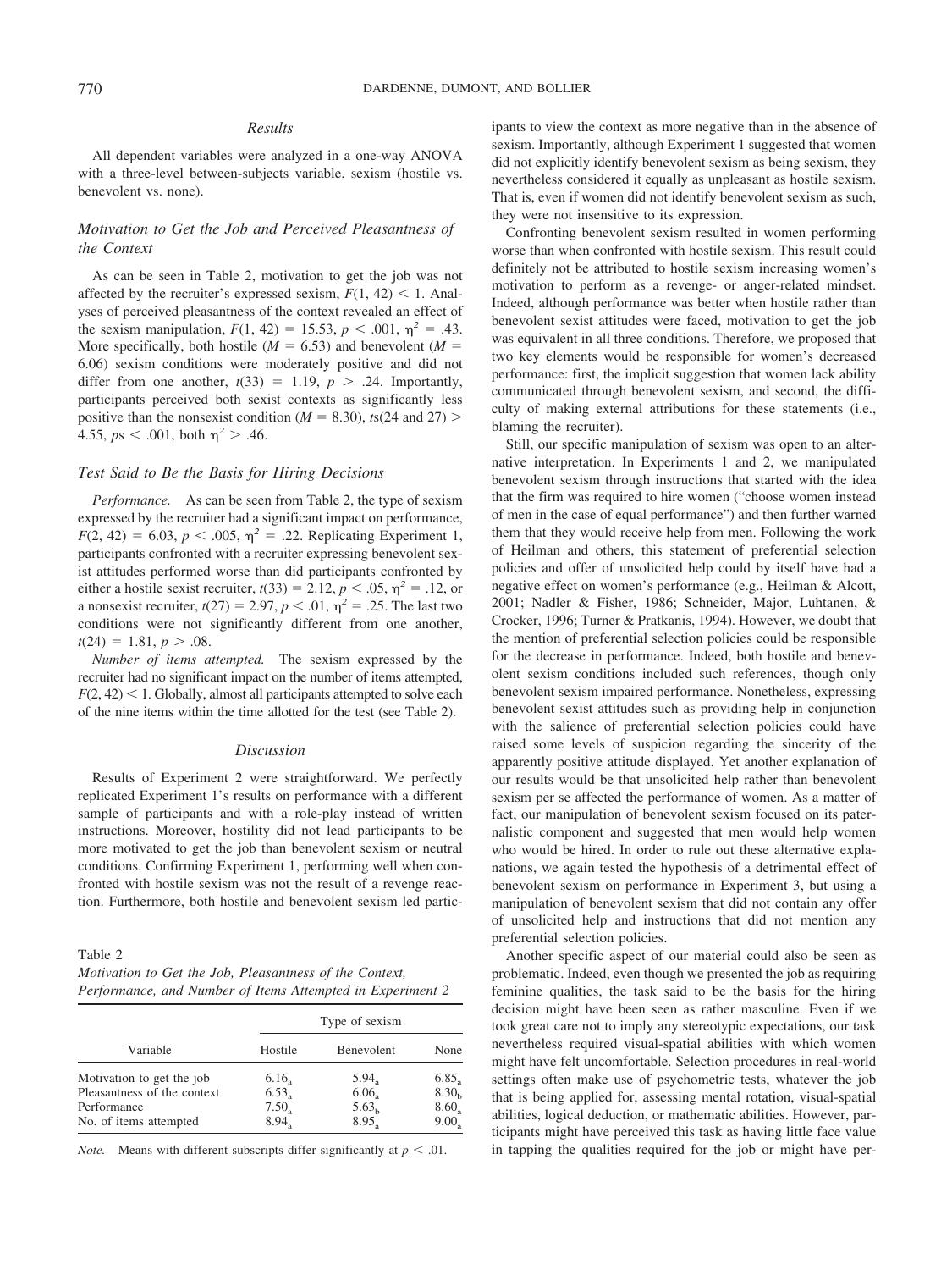ceived the task in itself a threat. Because the task was the same in all three conditions but led to low performance only when benevolent sexism was expressed, we doubt that this would be the case. Indeed, why would women doubt their abilities to perform such a task only when benevolent sexism was expressed, except if benevolent sexism was suggesting their inferiority? Nevertheless, one could argue that the ideas suggested by benevolent sexism were relevant only when women were confronted with a task that was ambiguous enough to be perceived as either stereotyperelevant or -irrelevant. In order to rule out that hypothesis and examine whether benevolent sexism per se had an impact on performance, we used a performance task in Experiment 3 that could not be seen as masculine in any of its characteristics and would thus provide better face validity in regard to the qualities required for the job.

### Experiment 3

Experiment 3 was presented as a simulation of a job selection interview. No mention of preferential selection was made in the instructions, and all of them were presented in a written format. The type of sexism was manipulated through instructions manifesting benevolent sexism including either the paternalistic or the complementary gender differentiation component. Paternalism consisted of providing unsolicited help. Complementary gender differentiation consisted of magnifying and emphasizing differences between men and women in a way that favored women without any mention of helping behavior. An additional group received instructions that were not sexist in content. Participants were asked to imagine that they were job applicants and they had to complete a task on the basis of which hiring decisions would be made. For the sake of generalization and to rule out potential alternative explanations in terms of the nature of the task, we included a performance task that could not be seen as masculine or stereotype-relevant in any of its characteristics.

#### *Method*

## *Participants*

Thirty women recruited on the campus of the University of Liège volunteered to participate in a study of job selection (age ranged from 18 to 22 years old). They were randomly assigned to written instructions conveyed by a recruiter who expressed one of three types of sexism (benevolent sexism with help vs. benevolent sexism without help vs. no sexism). The firm to which they supposedly applied was described as requiring typical feminine qualities.

## *Materials and Procedure*

*Cover story.* All instructions were presented in written format. Participants were asked to imagine that they had been searching for a job for several months and had applied for one that they thought would be interesting. They had just received an invitation to go to the interview. The firm proposing the job was known for working with associates who were attentive to clients and sensitive to their needs, provided collaboration, and manifested good social skills (feminine qualities). Participants were told that the firm was a chemical factory that offered new jobs and currently employed men who would be the hired candidates' colleagues. The recruiting procedure was said to include performing a test that is well-known and frequently used for job recruitment. After performing the task, participants were fully debriefed with a special focus on the reasons for possibly having performed badly and then thanked for their participation.

*Manipulation of sexism.* The written instructions conveyed attitudes expressing benevolent sexism with help (paternalist component), benevolent sexism without help (complementary gender differentiation component), or no sexism. Benevolent sexist comments were based on matching items of either the paternalistic or complementary gender differentiation subcomponents of the ASI (Glick and Fiske, 1996; see Dardenne et al., 2006, for a French validation). In the benevolent sexism with help condition, instructions were as follows: "You have to know that women who may be hired will work with men only. This should not be a problem because all of them agreed to cooperate and help new female colleagues to get used to the job. Moreover, they are fully aware of the importance of helping newly hired women, and all of them agreed to take on the time to help you to adapt the best." In the benevolent sexism without help condition, instructions were as follows: "You have to know that women who may be hired will work with men only. This should not be a problem because they are fully aware of the importance of hiring women in their firm. Indeed, all of them think that the presence of women, who are more cultured and sophisticated than men, will allow the firm to benefit from their moral sense and refined taste, whereas these aspects are often lacking where only men work." Sexist attitudes might thus be attributed to both the recruiter and the potential colleagues in both sexist conditions. In the no-sexism condition, instructions contained nothing more than the description of the firm and cover story, including salience of working with men. In neither case did the recruiter mention any law about quotas or preferential selection in the hiring of women.

*Test said to be the basis for hiring decisions.* A modified version of the Daneman and Carpenter (1980) Reading Span Test (RST) was used. This test had been developed to measure working memory. The test is known to be a good predictor of reading comprehension and verbal reasoning ability (e.g., Daneman & Carpenter, 1980; Daneman & Merikle, 1996). The use of the RST as a measure of central executive functioning was based on the idea that test performance reflects the total amount of attentional resources that can be allocated to information storage and manipulation (Just & Carpenter, 1992). Importantly, characteristics of that test could not be perceived as being masculine in any way. On each trial of the test, participants were asked to read a set of sentences and to decide whether each sentence was grammatically correct, while simultaneously maintaining the last word of each sentence in their memory (one target word for each sentence). Set sizes ranged from two to six sentences, after which target words had to be recalled. Ten minutes were provided to complete the test. The test was long enough (74 items) to ensure that it would not likely be completed within that period of time.

*Dependent variables.* Performance was evaluated by the total number of words correctly recalled across all trials. Because cognitive resources devoted to both memory and grammatical decisions might be somehow interdependent, memory performance would also be evaluated with performance on the secondary task being included as a covariate.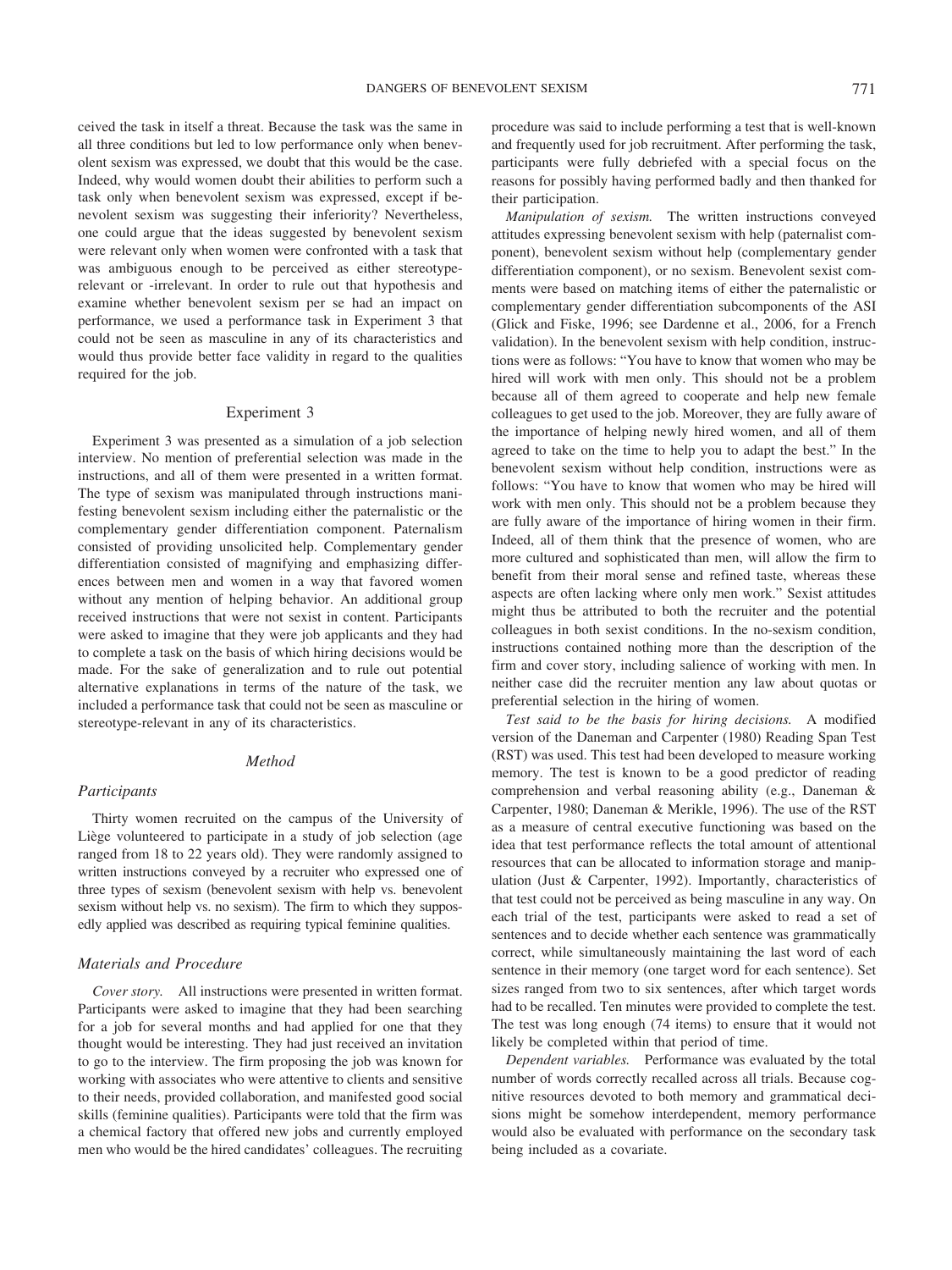#### *Results*

The participants' performance on the total number of words correctly recalled was analyzed by way of a one-way ANOVA with a three-level between-subjects variable, sexism (benevolent sexism with help vs. benevolent sexism without help vs. no sexism). As can be seen in Table 3, the sexism expressed by the recruiter had a significant effect on recall,  $F(2, 34) = 7.30$ ,  $p <$ .002,  $\eta^2$  = .31. Least significant difference contrasts confirmed that when confronting benevolent sexism with help ( $p < .009$ ) or benevolent sexism without help ( $p < .001$ ), the participants performed worse than when the recruiter manifested no sexism. The two benevolent sexism conditions did not differ from one another,  $p > .36$ .

When the performance on the secondary task was included as a covariate, the type of sexism expressed by the recruiter still had a significant effect on recall,  $F(2, 31) = 5.47$ ,  $p < .009$ ,  $\eta^2 = .26$ . Contrasts confirmed that when confronting benevolent sexism with help or benevolent sexism without help, the participants performed worse than when the recruiter demonstrated no sexism,  $p<sub>5</sub> <$  .02. The two benevolent sexism conditions did not differ from one another,  $p > .12$ .

#### *Discussion*

The main results of Experiments 1 and 2 were replicated with a manipulation of benevolent sexism that did not contain any references to unsolicited help or any mention of a preferential selection of women over men. These results strongly demonstrated that benevolent sexism by itself was a sufficient condition for undermining women's performance. Experiments 1, 2, and 3 demonstrated this effect on two different tasks, both involving working memory capacity. Importantly, although the task used in Experiments 1 and 2 could have been seen as discrepant with the job or perceived as stereotype-relevant, these criticisms could not hold with the RST of Experiment 3.

In addition, the RST used in Experiment 3 helped to further illuminate the effects benevolent sexism had on performance. RST was originally developed to assess "people's ability to perform active processing of a stimulus while simultaneously buffering other information in working memory" (Whitney, Arnett, Driver, & Budd, 2001, p. 2). Scores on the RST also predicted performance on tasks that require inhibition of irrelevant thoughts and information (Rosen & Engle, 1998). In our view, impaired scores on the RST after confronting benevolent sexism suggested that women suffered many interfering and irrelevant thoughts.

Table 3 *Performance as a Function of Sexism in Experiment 3*

|                            | Type of sexism                 |                                              |                                          |  |
|----------------------------|--------------------------------|----------------------------------------------|------------------------------------------|--|
| Performance                | <b>Benevolent</b><br>with help | <b>Benevolent</b><br>without help            | None                                     |  |
| Recall<br>Grammar/semantic | 27.40<br>$27.00$ <sub>s</sub>  | $22.30$ <sub>2</sub><br>$33.70$ <sub>s</sub> | 38.60 <sub>b</sub><br>41.50 <sub>b</sub> |  |

*Note.* Means with different subscripts differ significantly at  $p < .01$ .

Experiments 1, 2, and 3 repeatedly demonstrated that benevolent sexism had a negative effect on performance compared with both hostile and nonsexist conditions. Moreover, we provided evidence that the effect of benevolence was not caused by the motivation to perform on the test, the motivation to get the job, or the perception of sexism. Importantly, Experiment 3 also demonstrated that women's impaired performance was not due to the fact that benevolent sexism included unsolicited help. Indeed, even when benevolent sexism was manipulated through its complementary gender differentiation component, that is, even when absolutely no helping attitudes were used, benevolence still undermined women's performance. Finally, the same effect was found even when no preferential selection policies were mentioned. It was thus unlikely that women were suspicious regarding the sincerity of the apparently positive attitude displayed because the context did not provide any cue allowing them to do so.

Interestingly, when benevolent sexism was expressed to women, they found it difficult to identify it as sexism while simultaneously considering the situation unpleasant. This might indicate that they faced much more ambiguity and doubt about how to identify the situation, compared with when hostile sexism was expressed. Indeed, when identifying (hostile) sexism in the recruiter's discourse, participants knew what to think about his opinions, so his remarks could more easily be discounted or externally attributed (Crocker & Major, 1989). Certainly, when confronted with benevolent attitudes or with males' willingness to help them, women may have had trouble deciding whether they should attribute such interactions to sexism. Importantly, doubts about how to appraise benevolent sexist remarks would be raised only if such discourse implicitly suggested that women somehow lack ability, together with the praising aspects (helping or magnifying women) it involved. Benevolent sexism promotes the idea that women lack competence, and internal rather than external attributions for such ideas are more likely. Such a subtle form of sexism might then lead women to doubt their abilities to perform well, to experience a decrease in their self-esteem and self-confidence, as well as to be preoccupied during the task. Interfering thoughts such as these, through taxing cognitive resources required for working memory tasks, could then definitely have impaired performance. In contrast, hostile sexism likely generated much less intrusive thought because hostility was explicitly manifested. The unpleasantness of the situation can thus more easily be attributed to the recruiter's attitude (external attribution), leaving sufficient cognitive resources to devote to the task at hand. Experiment 4 examined that hypothesis.

## Experiment 4

Experiment 4 was designed to examine the role of interfering thoughts in explaining benevolent sexism's deleterious effect on women's performance. On the specific tests we used, high performance required working memory. Using the same procedure as in Experiments 1 and 2, we included in this experiment measures of preoccupation with the task, self-doubt, and performance self-esteem (Heatherton & Polivy, 1991). First, we hypothesized that benevolent sexism, compared with hostile sexism, would lead to the deterioration of women's performance. Second, we proposed that benevolent sexism would lead to greater mental intrusions and that this would be revealed through greater preoccupation with the task, greater doubts,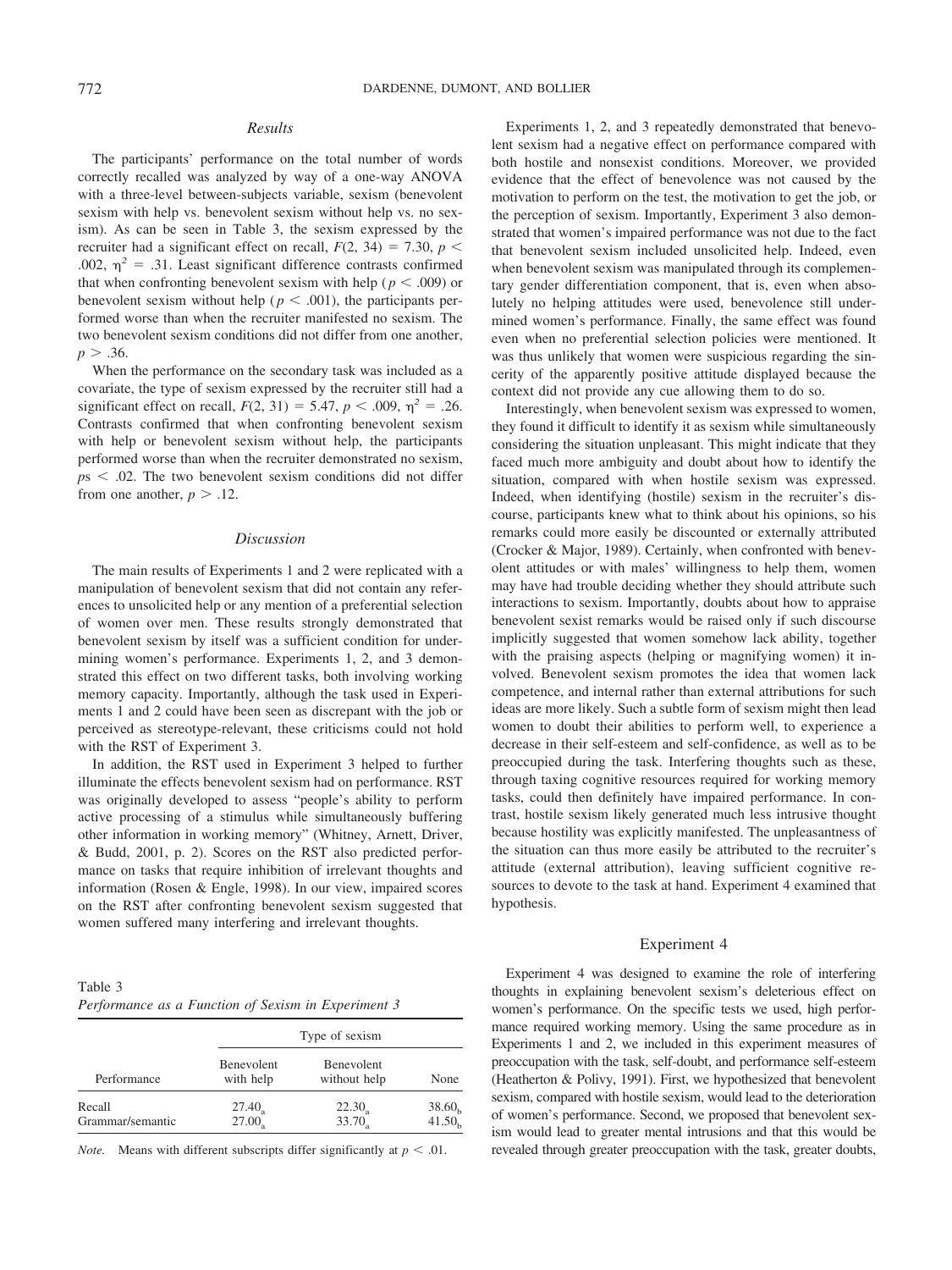and impaired performance self-esteem. Third, we hypothesized that the level of mental intrusions elicited by benevolent sexism would mediate its impact on women's performance. Additionally, because sexism tackles women as a group, gender identification may well moderate the effects sexism had on performance and mental intrusions. Experiment 4 thus included measures of gender identification to see whether it would moderate the impact of sexism on women's performance and mental intrusions.

# *Method*

# *Participants*

Forty-four low-educated women (aged 25 to 42 years old; 6 to 9 years of education) from the same government school as in Experiment 1 volunteered to participate in a study on job selection. They were randomly assigned to the expression of one of two types of sexism (hostile vs. benevolent) communicated through written instructions. As in Experiments 1–3, the job for which they supposedly applied was described as requiring typically feminine qualities.

## *Materials and Procedure*

At the beginning of the experimental session, participants completed three items assessing the identification with their gender group on a 9-point scale, with endpoints of 1 (*do not agree*) and 9 (*agree totally*): "I have many characteristics in common with other women," "I identify with the group of women," and "Being a woman is a very important reflection of who I am" ( $\alpha = .98$ ). Next, the cover story, material, and procedure were identical to Experiments 1 and 2. In addition, preoccupation with the task, self-doubts, and performance self-esteem were used as indicators of mental intrusions. After performing the task, participants were fully debriefed, with a special focus on the reasons for possibly performing badly, and thanked for their participation.

*Dependent variables.* Performance and the number of items attempted were examined, as in Experiments 1 and 2. Mental intrusions, as a potential mediating variable, were also measured. Specifically, seven items assessed the level of preoccupation experienced during the task (e.g., "During the task, I thought that my performance would be poor," "During the task, I felt my heart beating more strongly," "During the task, I wasn't sure about the rules associated with wind and current";  $\alpha = .97$ ). The level of self-doubt experienced after performing the task was measured with a series of 13 items (e.g., "Right now, I feel full of doubt," "Right now, I feel frustrated by my performance," "Right now, I'm worried";  $\alpha = .98$ ). Then the participants completed seven items from Heatherton and Polivy's (1991) Performance Self-Esteem subscale (e.g., "Right now, I am having trouble understanding what I'm reading," "Right now, I am frustrated or worried by my performance," "Right now, I am confident in my capacity";  $\alpha$  = .92). All items ranged from 1 (*not at all*) to 9 (*totally*). Responses were coded such that agreement with items reflected greater preoccupation, greater self-doubt, and lower performance selfesteem.<sup>1</sup>

#### *Results*

The data were analyzed using multiple regression, with sexism (contrast-coded  $-1$  if hostile and  $+1$  if benevolent), identification to the ingroup (centered;  $M = 5.87$ ,  $SD = 2.26$ ), and the interaction between them as predictors (Brauer, 2002; Cohen, 1983; Judd, 2000).

## *Test Said to Be the Basis for Hiring Decisions*

*Performance.* Replicating Experiments 1–3, sexism had a significant effect on performance,  $\beta = -.64, p < .001$ . When confronting benevolent sexism, the participants performed worse  $(M = 2.35)$  than when facing hostile sexism  $(M = 4.62)$ . Gender identification was also related to the women's performance,  $\beta$  = .35,  $p < .005$ , such that highly identified women performed better than low-identified women. These effects were qualified by a significant interaction between sexism and identification,  $\beta$  =  $-.28, p < .05$ . As can be seen in Figure 2, identification had no effect on performance when women confronted a benevolent sexist attitude,  $\beta = .16$ ,  $p > .45$ . When facing hostile sexism, however, women with stronger identification with the gender group performed better,  $\beta = .58$ ,  $p < .01$ .

*Number of items attempted to be solved.* The only significant effect was that hostile sexism led participants to attempt to solve more items than did benevolent sexism,  $\beta = -.46, p < .005$ . Globally, hostile sexism led participants to give answers to a greater number of items  $(M = 7.38)$  than did benevolent sexism ( $M = 5.26$ ). Neither the identification ( $\beta = .14$ ,  $p > .30$ ) nor the interaction emerged as significant ( $\beta = -.16, p > .25$ ).

## *Mental Intrusions*

We examined the relationships among the three measures of mental intrusions (preoccupation, self-doubt, and self-esteem), which revealed very strong correlations,  $rs$  (44)  $> .93$ ,  $ps < .001$ . We thus aggregated them into a global measure of mental intrusions. In fact, a factor analysis indicated that all 27 items loaded on a single factor, explaining 87% of the variance ( $\alpha = .97$ ). The mental intrusions regression revealed a significant effect of sexism,  $\beta = .71$ ,  $p < .001$ . As hypothesized, the participants reported more mental intrusions when they had been confronted by benevolent ( $M = 6.63$ ) rather than hostile sexism ( $M = 3.06$ ). As can be seen in Figure 3, the effect of identification was also significant,  $\beta$  $=$  -.29,  $p < .05$ , showing globally fewer mental intrusions for highly identified women. The interaction was, however, not significant,  $\beta = .13, p > .20.<sup>2</sup>$ 

#### *Mediation Analysis*

Our mediation hypothesis concerning the effects of hostile and benevolent sexism on performance and number of items attempted was tested in a regression analysis including both sexism (coded as  $-1$  if hostile and  $+1$  if benevolent) and mental intrusions as

<sup>&</sup>lt;sup>1</sup> The items are available from Benoit Dardenne.

<sup>2</sup> Although the Performance Self-Esteem scale was referring to interfering thoughts such as "I have the feeling that I'm not as smart as the others," it might be considered as conceptually distant from other intrusive thoughts. Therefore, analyses were also conducted on the Mental Intrusions scale without the specific subscale of Performance Self-Esteem and on performance self-esteem separately. Analyses revealed exactly the same for both subscales separately as for the scale when it was composed of the 27 items.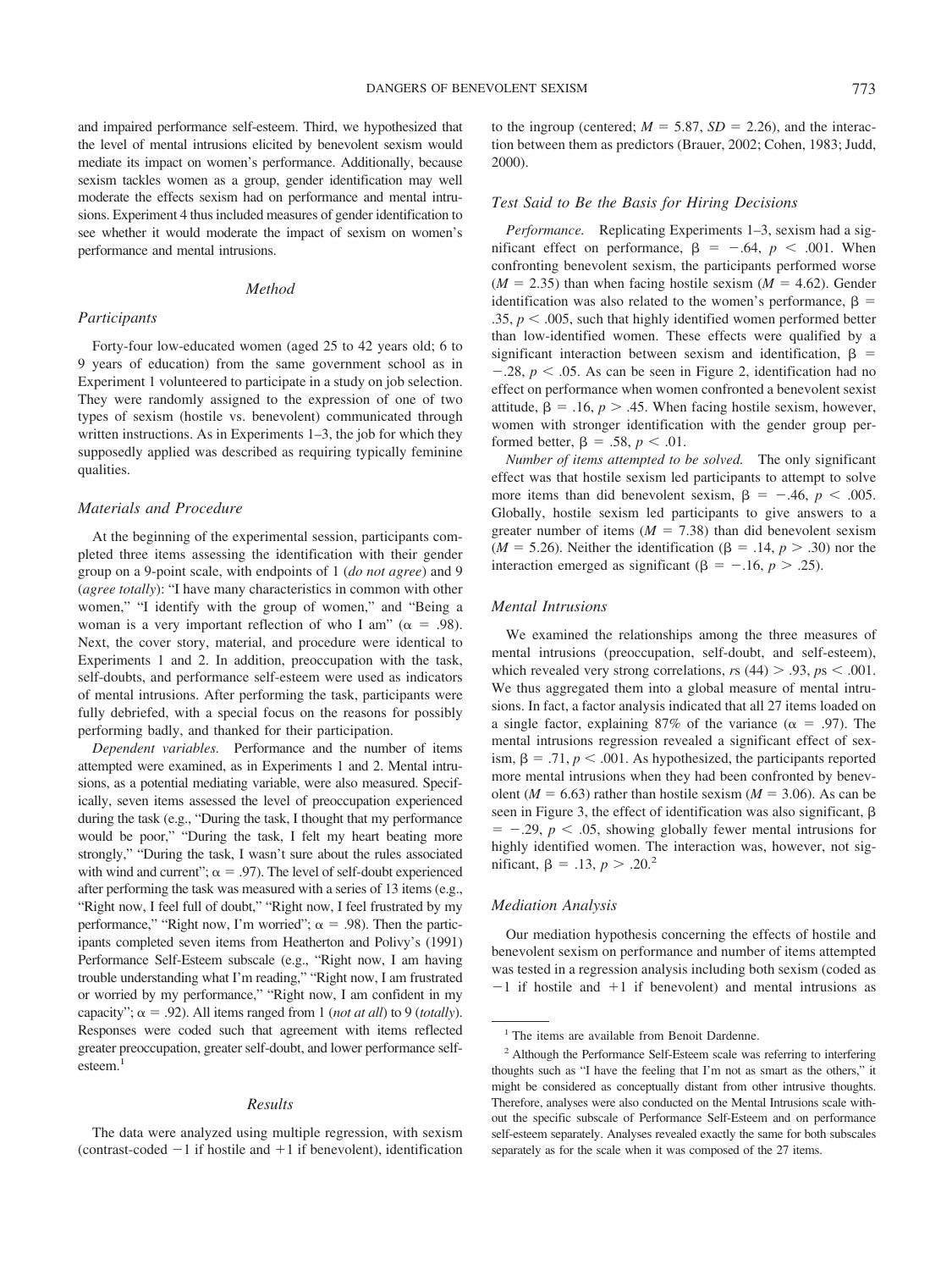

*Figure 2.* Relationship between performance and level of identification according to the type of sexism (Experiment 4). The vertical bar represents the mean level of identification.

predictors. According to Baron and Kenny (1986), three relationships must be demonstrated in order to test mediation (see Figure 4), and we tested them all. First, we showed that our manipulation of sexism predicted mental intrusions ( $\beta = .68$ ,  $p < .001$ ), performance ( $\beta = -.61, p < .001$ ), and number of items attempted ( $\beta$ )  $=$  -.43,  $p \lt .005$ ). Second, mental intrusions predicted performance ( $\beta = -.87, p < .001$ ) as well as number of items attempted  $(\beta = -.61, p < .001)$ . Third, as can be seen in Figure 4, the direct



*Figure 3.* Relationship between mental intrusions and level of identification according to the type of sexism (Experiment 4). The vertical bar represents the mean level of identification.



*Figure 4.* Mental intrusions as a mediator of performance (top) and number of items attempted (bottom) in response to the type of sexism (Experiment 4). Coefficients in parentheses represent parameter estimates for a regression model containing both predictors.  $^*p < .005$ .

effect of the recruiter's sexism became negligible and even virtually null when the index of mental intrusions was entered into each regression analysis,  $\beta = -.02$ ,  $p > .80$ , for performance, and  $\beta =$  $-0.06$ ,  $p > 0.70$ , for number of items attempted. Sobel tests further confirmed that the reductions in the direct effect of the recruiter's sexism on performance and number of items attempted were significant ( $z = -4.94$  and  $-2.95$ ;  $p < .001$  and .005, respectively). Thus, the impact of our sexism manipulation on performance and number of items attempted seemed fully mediated through the influence it had on mental intrusions. More mental intrusions (doubts, preoccupation with the task, and lowered selfesteem) lowered performance and led participants to attempt to solve fewer items. That is, through the preoccupations it activated, benevolent sexism exerted its deleterious impact on women's performance.

To rule out other explanations for these relationships, we also conducted the reverse mediation analyses with performance or number of items attempted as mediators and mental intrusions as the dependent variable. In each regression, the sexism manipulation remained a significant predictor of mental intrusions when we controlled for performance or number of items attempted (both  $\beta$ s > .24), *t*s(43) > 2.82, *p*s < .01.<sup>3</sup>

## *Discussion*

Experiment 4 provided additional support for the hypothesis that benevolent sexism had a negative effect on performance compared with a hostile form of sexism. Most importantly, Experiment 4 examined the mechanism through which benevolent sexism affected performance. Indeed, benevolent sexism led women to experience many mental intrusions, such as preoccupation with the task, self-doubt, and decreased self-esteem. Such mental intrusions

<sup>&</sup>lt;sup>3</sup> Similar to analyses on mental intrusions, we conducted the mediation analysis with the Mental Intrusions scale without the specific subscale of Performance Self-Esteem and with performance self-esteem separately. The mediation analyses revealed exactly the same for both subscales separately as for the scale when it was composed of the 27 items.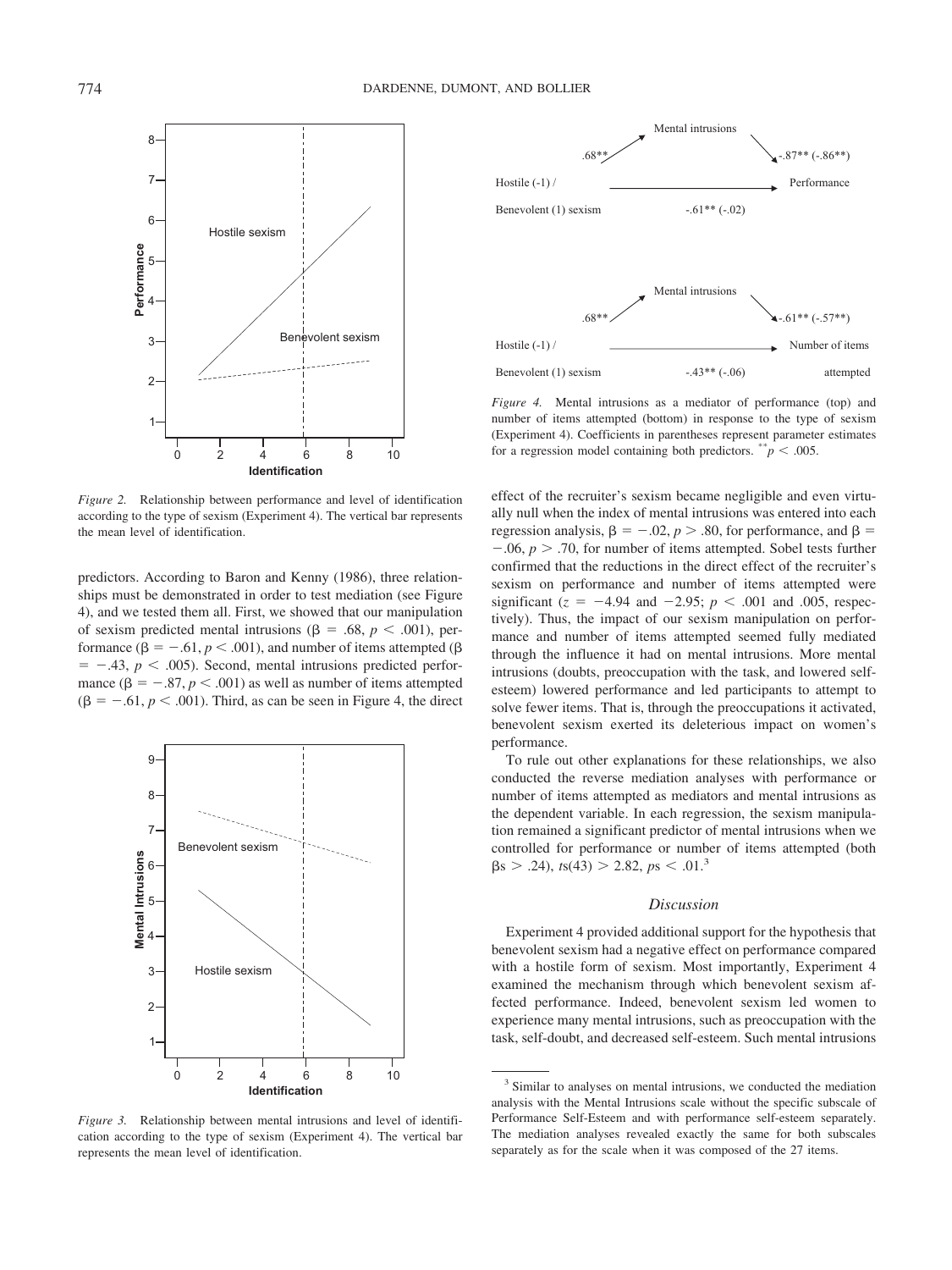in turn impaired their capacity to concentrate on the task and weakened their working memory, slowing down their performance on the task and damaging global performance (see also, e.g., Beilock & Carr, 2005; Beilock et al., 2004). In contrast, when hostile sexism was expressed, women faced many fewer mental intrusions and performance was preserved.

Although it was plausible that performing poorly led to preoccupation, self-doubt, and decreased self-esteem, analyses revealed that causality was not in that direction. It was through its impact on mental intrusions that sexism influenced the women's performance. In fact, whatever the status of mental intrusions in the analysis (mediator or outcome variable), sexism always significantly predicted them. On the contrary, performance was no longer predicted by type of sexism when it was considered as an outcome variable and mental intrusions were entered as the mediating variable.

It might be surprising that preoccupation, self-doubt, and performance self-esteem items all loaded on a single factor. In addition, some might argue that mental intrusions such as these were not "pure" and also included anxiety or worries. Indeed, doubts are worries, and doubts include anxiety. Similarly, performance selfesteem precisely taps some anxiety and worries about one's performance, competence, or abilities. Such doubts and preoccupations, being specific to performance or more diffuse, all reflected thoughts that might have interfered with women's working memory capacity and task performance.

Also, we showed that stronger gender group identification led women to be much less prone to interfering thoughts than did lower identification. The interaction between identification and sexism did not emerge as statistically significant. Nevertheless, the pattern of data displayed in Figure 3 was neatly consistent with the proposal that benevolent sexism led to mental intrusions even for highly identified women. That is, when benevolent sexism was expressed, stronger identification did not reduce mental intrusions enough ( $\beta = -.28, p > .20$ ), and performance decreased. When sexism was expressed in a hostile manner, however, highly identified women seemed better able than low-identified women to reduce mental intrusions ( $\beta = -.47, p < .05$ ) and to perform well. It thus seemed that benevolent sexism impacted enough for both low-identified and highly identified women to reach the threshold of mental intrusions that was necessary to damage performance, whereas hostile sexism only affected low-identified women sufficiently to undermine a performance.

This is perfectly consistent if we consider that stronger identification helped to diminish negative ideas about the gender group. However, the level of mental intrusions was low enough not to disturb performance only for those women who strongly identified with their gender group in the case where they faced hostile sexism. Identification has often been shown to moderate the impact of blatant discrimination, such that it led to attributing negative feedback to discrimination (e.g., Crocker, Voelkl, Testa, & Major, 1991; Operario & Fiske, 2001) or contributing to selfesteem protection (e.g., Major, Quinton, & Schmader, 2003; Mc-Coy & Major, 2003). The positive effect of identification, however, might not last long. Correlational studies have shown that chronic exposure to discrimination is indeed related to lower well-being (see, e.g., Branscombe, Schmitt, & Harvey, 1999; Schmitt, Branscombe, Kobrynowicz, & Owen, 2002). In the short term, though, our results supported the idea that hostile sexism was

less damaging than benevolent sexism, which insidiously created a basis for gender inequality.

#### General Discussion

In a series of four experiments, we demonstrated consistent evidence that benevolent, more than hostile, sexism had a deleterious impact on women's performance. Moreover, this was true despite the fact that the context valued feminine qualities. Experiments 1, 2, and 4 used a task that could be seen as rather stereotype-relevant and discrepant from the qualities required for the job offered, but this was not the case in Experiment 3. In all four experiments, it was only when benevolent sexism was expressed that performance decreased. That is, we proposed that women doubted their abilities to perform the task (regardless of whether the task was discrepant with the job offered) only when benevolent sexism was expressed because it suggested women's inferiority, and this idea could not easily be externally attributed. Even though benevolent sexism was more positive in tone, apparently benign, and not identified as prejudice, it was revealed to be a powerful weapon in destroying women's performance within feminine domains.

Although benevolent sexism was not readily identified as sexism (Experiment 1), both hostile and benevolent sexism were experienced as somewhat unpleasant situations (Experiment 2), and benevolent more than hostile sexism generated disturbing mental intrusions (Experiment 4). Experiments 1 and 2 discarded plausible alternative interpretations of our results in terms of motivation to perform, and Experiment 3 ruled out the idea of a simple impact of preferential selection or offer of unsolicited help on the performance of women. In fact, benevolence expressed through complementary gender differentiation alone (i.e., no mention of unsolicited and unwanted help and of preferential selection) was sufficient to decrease the performance of women. Sexism was role-played in Experiment 2 but was conveyed through written instructions in Experiments 1, 3, and 4. Female university students participated in Experiments 2 and 3, whereas unemployed loweducated women participated in both Experiments 1 and 4. Finally, we used different tasks in Experiment 3 from those that were used in Experiments 1, 2, and 4. Our results were thus replicated through different paradigms, different instructions, and different populations.

Taken together, our four experiments suggested that benevolent sexism involved communication of detrimental thoughts. Under the cover of inoffensive introductory remarks, benevolent sexism created a mindset of preoccupation, self-doubt (including some anxiety), and decreased self-esteem. Such mental intrusions then interfered with the task to be performed and undermined performance, despite the fact that the context valued feminine skills. On the contrary, hostile sexism sounded and actually was more aggressive. It was detected as prejudice and therefore left no ambiguity, thereby facilitating external attribution or blame; hostile sexism did not impair the women's performance.

Extending Vescio et al.'s (2005) work, we distinguished between the hostile and benevolent components of sexism that were involved in patronizing behavior and showed their respective impacts on both motivation to perform and interfering thoughts, two processes that could have been thought to influence women's performance. In addition, we clearly identified mental intrusions as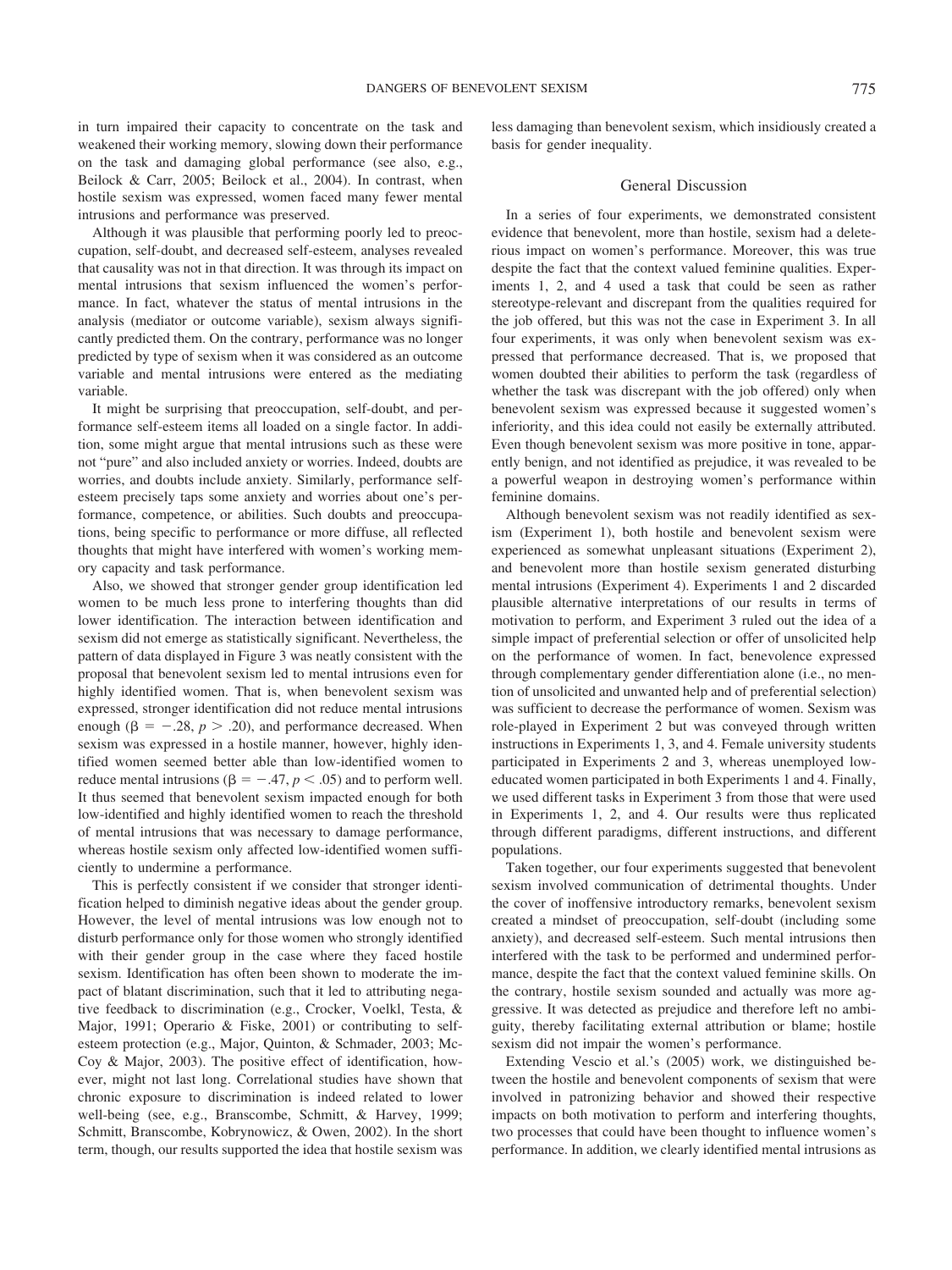the process through which performance was damaged, and we shed light on how gender identification partially protected against sexist attitudes.

Clearly, benevolent statements conveyed some negative ideas about women, who were suggested to be cooperative and warm but in need of men's help, and thus relatively incompetent. On the other hand, hostile sexism suggested that women are uncooperative and cold, but independent, mean, and assertive. As argued by Fiske and her colleagues (e.g., Fiske, Cuddy, Glick, & Xu, 2002), many stereotypes are mixed in their evaluative content, but perceptions of warmth and competence of social groups are often inversely related to one another (Judd, James-Hawkins, Yzerbyt, & Kashima, 2005). That is, focusing on a group's warmth implicitly communicated low competence inferences about that group. Once activated, stereotypes may influence people's automatic behavior and nonconscious goal pursuit (see Dijksterhuis & Bargh, 2001; Wheeler & Petty, 2001). By focusing on women's warmth, benevolent sexism could thus subtly activate the idea of women's low competence and lead them to behave consistently. Importantly, implicit activation of women's alleged incompetence, in conjunction with the difficulty of making external attributions for the statements, likely led benevolent sexism to be perceived by women as unpleasant and to evoke intrusive thoughts and anxiety or self-doubt about their competence.

In our experiments, we examined both performance and the number of items attempted. In our view, performance was perhaps the most relevant index of women's actual competence and surely the one having the greatest consequences in real life. In most evaluative situations, it is the total number of correct answers that counts. Employers usually look at the absolute score one receives on selection tasks to decide whether to select a candidate. In all four experiments, performance was impaired by benevolent more than by hostile sexism. Even if taken into account, the number of items attempted by participants had fewer implications for real-life situations than did global performance. This measure nevertheless revealed other aspects that could be affected when confronting sexism. In Experiments 1 and 2, many trials were attempted, and ceiling effects did not allow us to observe the impact of sexism on that measure. However, Experiment 4 revealed that fewer trials were attempted when women faced benevolent rather than hostile sexism. This suggests that mental intrusions might (but not necessarily) have affected both performance and the number of items attempted by interfering with concentration and slowing down performance on the required task. Indeed, the role of mental intrusions on both these effects had been confirmed by our mediation analyses.

Recent research on stigmatization has shown that the negative effect of stigma on performance could be due to anxiety and decrements in working memory (e.g., Schmader & Johns, 2003). We suggest that benevolent sexism was a way of stigmatizing women that interfered with performance by reducing working memory capacity in contexts in which we would not expect women to feel incompetent. By triggering numerous mental intrusions, such as self-doubt or preoccupation including anxiety and reduced self-esteem, benevolent sexism lowered performance and impaired cognitive capacity that would normally be devoted to the task at hand. The content it activates and the difficulty of making external attributions for the negative ideas suggested about women make benevolent sexism a dangerous tool that might be used by men to maintain power over women.

Osborne (2001); Spencer, Steele, and Quinn (1999); and Bosson, Haymovitz, and Pinel (2004), among a few others, have found initial support for the idea that anxiety contributes to stereotype threat (i.e., fear of confirming the negative stereotype associated with the ingroup, resulting in stereotype confirmation). Close to the concept of anxiety, arousal has also been found to play an important role in the deleterious effects of stereotype threat (e.g., Ben-Zeev, Fein, & Inzlicht, 2005; Blascovich, Spencer, Quinn, & Steele, 2001; O'Brien & Crandall, 2003). Along the same line, Schmader and Johns (2003) found that stereotype threat reduced women's performance on a mathematical test by diminishing their working memory capacity. Finally, Inzlicht, McKay, and Aronson (2006) recently showed that stigma was ego depleting and that trying to cope with it weakened the ability to control one's behavior in unrelated domains. When we paralleled our results with this literature, it appeared that benevolent sexism acted as a stereotype threat or a stigma within feminine domains and indeed had equivalent damaging consequences on women's performance. Also, benevolent sexism induced some anxiety, mixed with doubts about performance abilities. Although benevolent sexism might remind us of stereotype threat, we doubt that hostile sexism matched the classic control or nonthreatening conditions used in that literature. Indeed, in contrast to research on stereotype threat showing that highly identified individuals are more at risk of lowered performance (e.g., Schmader, 2002), our results indicated that, if anything, strongly identifying with the gender ingroup helped to preserve performance in the face of hostile sexism.

Several theories stress the role of benevolent stereotypes and "nice" ideologies in leading members of disadvantaged groups to justify the status quo. Our experiments went further and suggested that disadvantaged group members indeed behaviorally support the basis of existing gender inequality and system justifications. All these theories imply that, on some occasions, women are "accomplices" in their own subordination. Glick and Fiske (1996, 2001; Glick et al., 2000) have constantly argued that benevolent sexism and the "women are wonderful" effect documented by Eagly and Mladinic (1989, 1993) serve to increase support for the system of gender inequality. According to system justification theory (e.g., Jost & Banaji, 1994), ambivalent sexism theory (e.g., Glick & Fiske, 2001), and social dominance theory (e.g., Sidanius & Pratto, 1999), stereotypes are legitimizing tools that help high-status groups keep low-status groups in the state of subordination. When stereotypes are behaviorally confirmed as in our experiments (women performed poorly), reality rather than stereotypes surely helps the legitimizing of status differentials. Following Jackman (1994) and Cose (1993), dominant groups prefer to act benevolently towards low-status groups, because the latter will more easily agree on their inferior status (Haines & Jost, 2000; Rudman & Heppen, 2003) and even support this hierarchical social system (Jost & Kay, 2005). Considering the results of our experiments in this regard, we confirm the pertinence and appropriateness of dominant groups' preferences.

Our results are also perfectly consistent with a study by Jost and Kay (2005) recently demonstrating that women, but not men, are more prone to support the general and diffuse system of inequality after being exposed to benevolent stereotypes than in a comparably favorable but nonstereotypical control condition. Hostile stereo-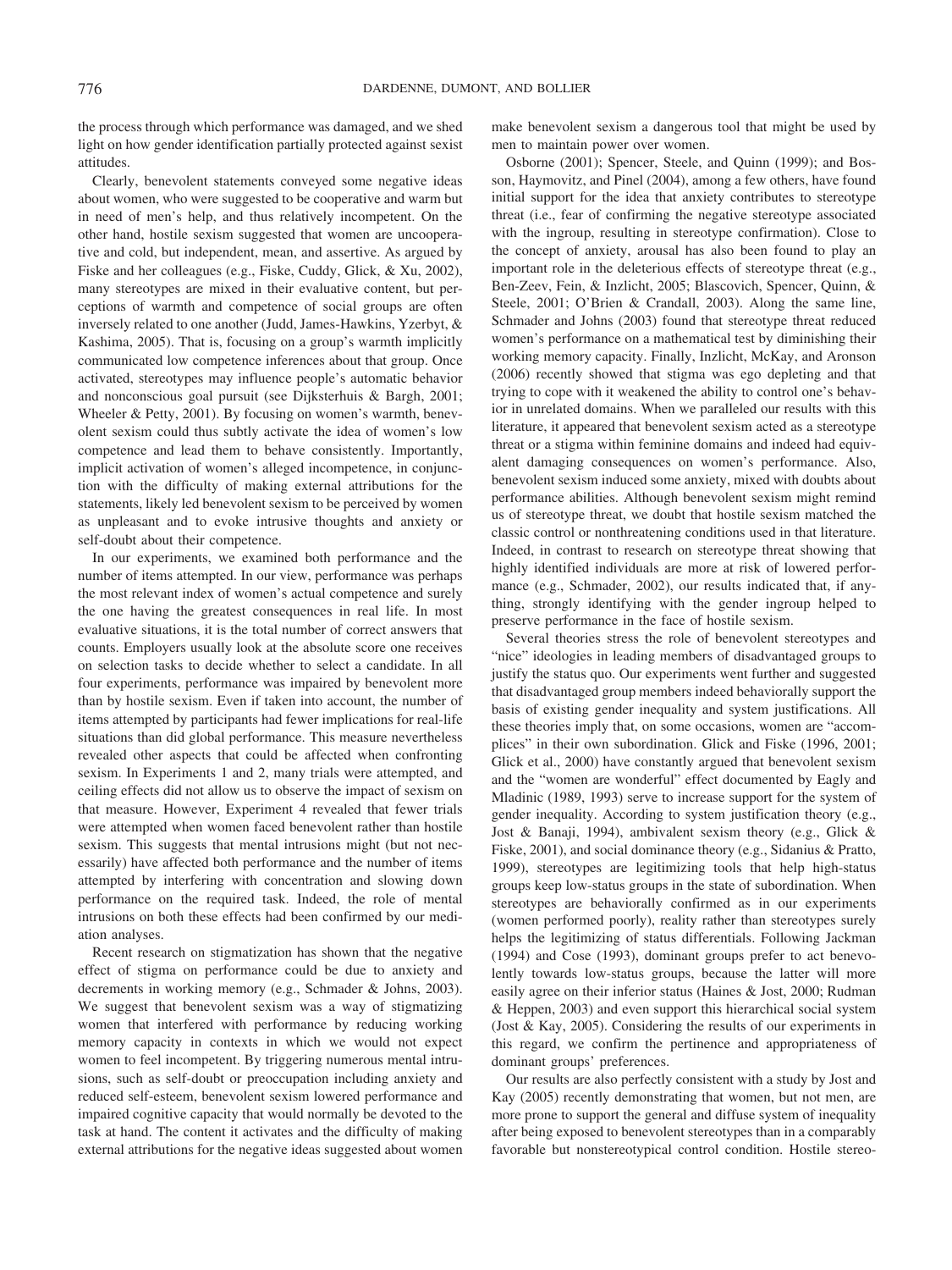types, on the contrary, did not lead women to increase system justification.

Similarly, our results nicely fit Jackman's (1994) velvet glove theory as well as Benokraitis's (1997) propositions about the effectiveness of "sweet" discrimination in maintaining gender status inequities. According to Karl Marx himself, it was soon recognized that legitimacy of dominance needed a state of "false consciousness" among subordinates. Along with Jost and Banaji's (1994) theory of system justification, Glick and Fiske's (2001) theory of benevolent and hostile sexism, and Sidanius and Pratto's (1999) theory of social dominance, Jackman's (1994, 2001) velvet glove theory holds that subordinates are often accomplices in their own subordination. Although the research on the psychology of legitimacy has provided numerous empirical investigations of this idea (see, e.g., Jost & Hunyady, 2002; Jost & Major, 2001), very few studies have provided direct experimental evidence of the "efficiency" of paternalistic and benevolent attitudes in maintaining inequalities compared with more overt and hostile ones. By providing evidence of their own incompetence, albeit fully contextual, women who confronted benevolent sexism in our experiments offered legitimizing arguments to men who might be willing to use them in justifying inequalities of the societal system.

In fact, although we do not wish to suggest that hostile sexism would have no negative effects in the long term, in the short term, exposure to explicit and hostile sexism was not that damaging. As we showed, hostile sexism preserved performance. Moreover, as we demonstrated, it was through mental intrusions that benevolent sexism was detrimental to women. Informing them of the dangers of accepting benevolent sexism may reduce uncertainties and help preserve performance. This would undoubtedly facilitate women's countering the effects that dominant groups might be seeking when using such an untrustworthy strategy.

To conclude, we provided strong and consistent evidence that benevolent sexism is a very efficient tool that can push women into providing the best justification for gender inequality. By "objectively" performing poorly, women facing benevolent sexism could indeed hardly contest their own (group) subordination. As outrageous as it is, hostile or blatant sexism may well paradoxically eventually serve women's cause. Further research is certainly needed to ascertain the whole range of influences sexism has on women's behavior and their implications for intergroup relationships. Although some influences may potentially be positive, we do not recommend men to be overtly sexist, because this may be damaging for women's self-esteem in the long run. Rather, we recommend that women and men not consider benevolent sexism to be benign.

## References

- Abrams, D., Viki, G. T., Masser, B., & Bohner, G. (2003). Perceptions of stranger and acquaintance rape: The role of benevolent and hostile sexism in victim blame and rape proclivity. *Journal of Personality and Social Psychology, 84,* 111–125.
- Bargh, J. A. (1997). The automaticity of everyday life. In R. S. Wyer, Jr. (Ed.), *Advances in social cognition* (Vol. 10, pp. 1–61). Mahwah, NJ: Erlbaum.
- Baron, R. M., & Kenny, D. A. (1986). The moderator-mediator distinction in social psychological research: Conceptual, strategic, and statistical considerations. *Journal of Personality and Social Psychology, 51,* 1173–1182.
- Barreto, M., & Ellemers, N. (2005). The burden of benevolent sexism:

How it contributes to the maintenance of gender inequalities. *European Journal of Social Psychology, 35,* 633– 642.

- Beilock, S. L., & Carr, T. H. (2005). When high-powered people fail: Working memory and "choking under pressure" in math. *Psychological Science, 16,* 101–105.
- Beilock, S. L., Kulp, C. A., Holt, L. E., & Carr, T. H. (2004). More on the fragility of performance: Choking under pressure in mathematical problem solving. *Journal of Experimental Psychology: General, 133, 584-600.*
- Benokraitis, N. V. (1997). *Subtle sexism. Current practices and prospects for change.* Thousand Oaks, CA: Sage.
- Ben-Zeev, T., Fein, S., & Inzlicht, M. (2005). Arousal and stereotype threat. *Journal of Experimental Social Psychology, 41,* 174 –181.
- Blascovich, J., Spencer, S. J., Quinn, D., & Steele, C. (2001). African Americans and high blood pressure: The role of stereotype threat. *Psychological Science, 12,* 225–229.
- Bosson, J. K., Haymovitz, E. L., & Pinel, E. C. (2004). When saying and doing diverge: The effects of stereotype threat on self-reported versus non-verbal anxiety. *Journal of Experimental Social Psychology, 40,* 247–255.
- Branscombe, N. R., Schmitt, M. T., & Harvey, R. D. (1999). Perceiving pervasive discrimination among African-Americans: Implications for group identification and well-being. *Journal of Personality and Social Psychology, 77,* 135–149.
- Brauer, M. (2002). The analysis of continuous and categorical independent variables: Alternatives to dichotomization. *L'Année Psychologique, 102*,  $449 - 484$
- Brehm, J. (1966). *A theory of psychological reactance.* New York: Academic Press.
- Brehm, J., & Weintraub, M. (1977). Physical barriers and psychological reactance: 2-year-olds' response to threats to freedom. *Journal of Personality and Social Psychology, 35,* 830 – 836.
- Chen, M., & Bargh, J. A. (1997). Nonconscious behavioral confirmation processes: The self-fulfilling nature of automatically activated stereotypes. *Journal of Experimental Social Psychology, 33,* 541–560.
- Cohen, J. (1983). The cost of dichotomization. *Applied Psychological Measurement, 7,* 249 –253.
- Cose, E. (1993). *Rage as a privileged class.* New York: HarperCollins.
- Crocker, J., & Major, B. (1989). Social stigma and self-esteem: The self-protective properties of stigma. *Psychological Review, 96,* 608 – 630.
- Crocker, J., Voelkl, K., Testa, M., & Major, B. (1991). Social stigma: The affective consequences of attributional ambiguity. *Journal of Personality and Social Psychology, 60,* 218 –228.
- Daneman, M., & Carpenter, P. A. (1980). Individual differences in working memory and reading. *Journal of Verbal Learning and Verbal Behavior, 19,* 450 – 466.
- Daneman, M., & Merikle, P. M. (1996). Working memory and language comprehension: A meta-analysis. *Psychonomic Bulletin and Review, 3,* 422– 433.
- Dardenne, B., Delacollette, N., Grégoire, C., & Lecocq, D. (2006). Latent structure of the French validation of the Ambivalent Sexism Inventory: L'Echelle de Sexisme Ambivalent. *L'Année Psychologique, 106, 235-264*.
- Dijksterhuis, A., Aarts, H., Bargh, J. A., & van Knippenberg, A. (2000). Past contact, stereotype strength, and automatic behavior. *Journal of Experimental Social Psychology, 36,* 531–544.
- Dijksterhuis, A., & Bargh, J. A. (2001). The perception-behavior expressway: Automatic effects of social perception on social behavior. In M. P. Zanna (Ed.), *Advances in Experimental Social Psychology* (Vol. 33, pp. 1– 40). San Diego, CA: Academic Press.
- Dijksterhuis, A., & van Knippenberg, A. (1998). The relation between perception and behavior, or how to win a game of trivial pursuit. *Journal of Personality and Social Psychology, 74,* 865– 877.
- Eagly, A. H., & Mladinic, A. (1989). Gender stereotypes and attitudes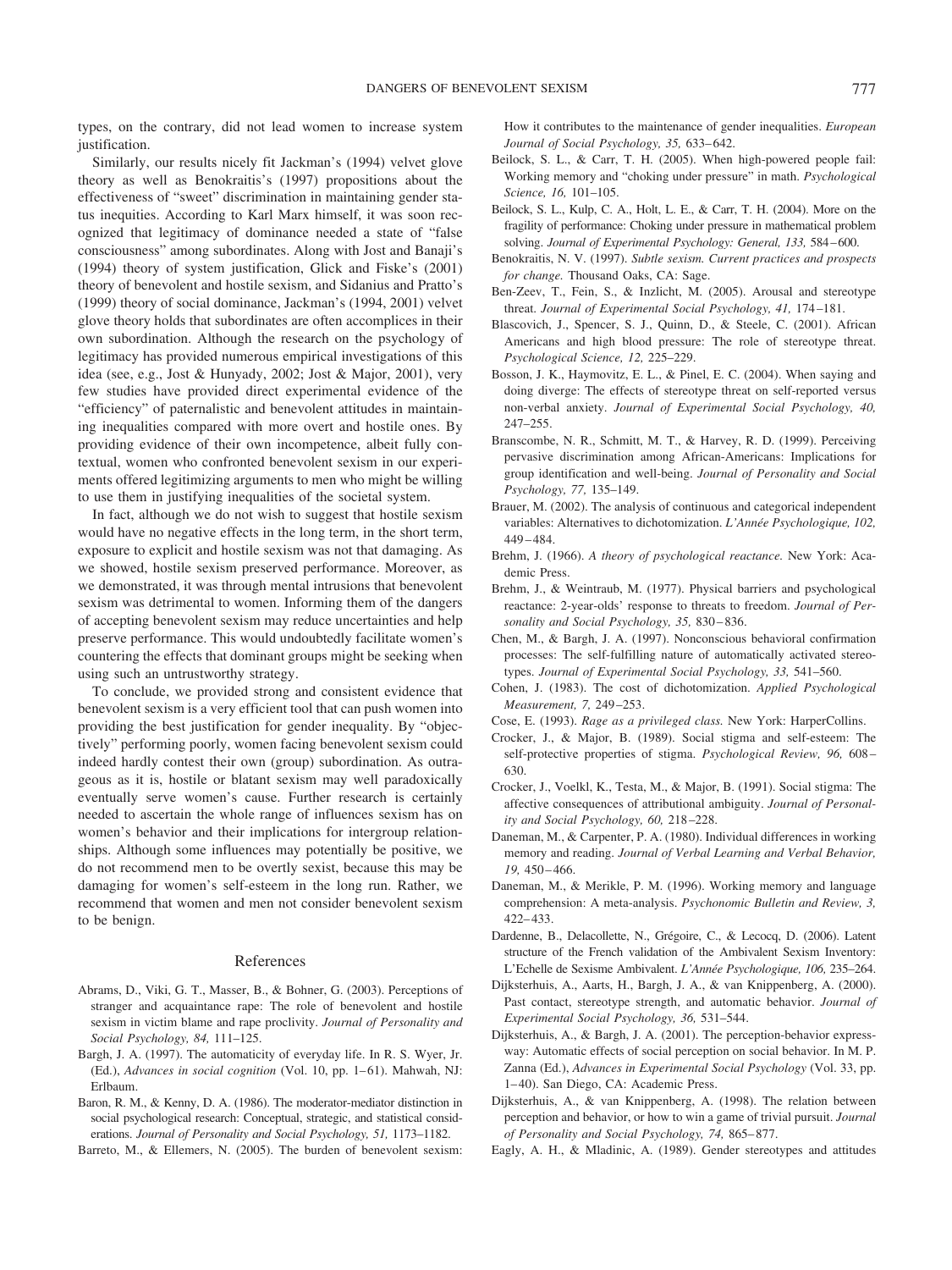toward women and men. *Personality and Social Psychology Bulletin, 15,* 543–558.

- Eagly, A. H., & Mladinic, A. (1993). Are people prejudiced against women? Some answers from research an attitudes, gender stereotypes, and judgment of competence. In W. Stroebe & M. Hewstone (Eds.), *European Review of Social Psychology* (Vol. 5, pp. 1–35). New York: Wiley.
- Engle, R. W. (2001). What is working memory capacity? In H. L. Roediger III & J. S. Nairne (Eds.), *The nature of remembering: Essays in honor of Robert G. Crowder* (pp. 297–314). Washington, DC: American Psychological Association.
- Engle, R. W., Tuholski, S. W., Laughlin, J. E., & Conway, A. R. A. (1999). Working memory, short-term memory, and general fluid intelligence: A latent variable approach. *Journal of Experimental Psychology: General, 128,* 309 –331.
- Fiske, S. T., Cuddy, A. J. C., Glick, P., & Xu, J. (2002). A model of (often mixed) stereotype content: Competence and warmth respectively follow from perceived status and competition. *Journal of Personality and Social Psychology, 82,* 878 –902.
- Ford, T. E., Wentzel, E. R., & Lorion, J. (2001). Effects of exposure to sexist humor on perceptions of normative tolerance of sexism. *European Journal of Social Psychology, 31,* 677– 691.
- Frijda, N. H., Kuipers, P., & ter Schure, E. (1989). Relations among emotion, appraisal, and emotional action readiness. *Journal of Personality and Social Psychology, 57,* 212–228.
- Glick, P., & Fiske, S. T. (1996). The Ambivalent Sexism Inventory: Differentiating hostile and benevolent sexism. *Journal of Personality and Social Psychology, 70,* 491–512.
- Glick, P., & Fiske, S. T. (2001). An ambivalent alliance: Hostile and benevolent sexism as complementary justifications for gender inequality. *American Psychologist, 56,* 109 –118.
- Glick, P., Fiske, S. T., Mladinic, A., Saiz, J., Abrams, D., Masser, B., et al. (2000). Beyond prejudice as simple antipathy: Hostile and benevolent sexism across cultures. *Journal of Personality and Social Psychology, 79,* 763–775.
- Haines, E. L., & Jost, J. T. (2000). Placating the powerless: Effects of legitimate and illegitimate explanation on affect, memory, and stereotyping. *Social Justice Research, 13,* 219 –236.
- Harmon-Jones, E., Sigelman, J. D., Bohling, A., & Harmon-Jones, C. (2003). Anger, coping, and frontal cortical activity: The effect of coping potential on anger-induced left frontal activity. *Cognition and Emotion, 17,* 1–24.
- Heatherton, T. F., & Polivy, J. (1991). Development and validation of a scale measuring state self-esteem. *Journal of Personality and Social Psychology, 60,* 895–910.
- Heilman, M. E., & Alcott, V. B. (2001). What I think you think of me: Women's reactions to being viewed as beneficiaries of preferential selection. *Journal of Applied Psychology, 86,* 574 –582.
- Inzlicht, M., McKay, L., & Aronson, J. (2006). Stigma as ego depletion. *Psychological Science, 17,* 262–269.
- Jackman, M. (1994). *The velvet glove: Paternalism and conflict in gender, class and race relations.* Berkeley: University of California Press.
- Jackman, M. (2001). License to kill: Violence and legitimacy in expropriative social relations. In J. T. Jost & B. Major (Eds.), *The psychology of legitimacy: Emerging perspectives on ideology, justice, and intergroup relations*. Cambridge, England: Cambridge University Press.
- Jost, J. T., & Banaji, M. (1994). The role of stereotyping in system justification and the production of false consciousness. *British Journal of Social Psychology, 22,* 1–27.
- Jost, J. T., & Hunyady, O. (2002). The psychology of system justification and the palliative function of ideology. In W. Stroebe & M. Hewstone (Eds.), *European Review of Social Psychology* (Vol. 13, pp. 111–153). New York: Wiley.
- Jost, J. T., & Kay, A. C. (2005). Exposure to benevolent sexism and complementary gender stereotypes: Consequences for specific and dif-

fuse forms of system justification. *Journal of Personality and Social Psychology, 88,* 498 –509.

- Jost, J. T., & Major, B. (2001). *The psychology of legitimacy. Emerging perspectives on ideology, justice, and intergroup relations.* Cambridge, England: Cambridge University Press.
- Judd, C. M. (2000). Everyday data analysis in social psychology: Comparisons of linear models. In H. T. Reis & C. M. Judd (Eds.), *Handbook of research methods in social and personality psychology* (pp. 370 – 392). Cambridge, England: Cambridge University Press.
- Judd, C. M., James-Hawkins, L., Yzerbyt, V., & Kashima, Y. (2005). Fundamental dimensions of social judgment: Understanding the relations between judgments of competence and warmth. *Journal of Personality and Social Psychology, 89,* 899 –913.
- Just, M. A., & Carpenter, P. A. (1992). A capacity theory of comprehension: Individual differences in working memory. *Psychological Review, 103,* 761–772.
- Kaiser, C. R., & Miller, C. T. (2001). Reacting to impending discrimination: Compensation for prejudice and attributions to discrimination. *Personality and Social Psychology Bulletin, 27,* 1357–1367.
- Major, B., McCoy, S. K., Kaiser, C. R., & Quinton, W. J. (2003). Prejudice and self-esteem: A transactional model. In W. Stroebe & M. Hewstone (Eds.), *European Review of Social Psychology* (Vol. 14, pp. 77–104). New York: Wiley.
- Major, B., Quinton, W. J., & Schmader, T. (2003). Attributions to discrimination and self-esteem: Impact of group identification and situational ambiguity. *Journal of Experimental Social Psychology, 39,* 220 –231.
- McCoy, S. K., & Major, B. (2003). Group identification moderates emotional responses to perceived prejudice. *Personality and Social Psychology Bulletin, 29,* 1005–1117.
- Nadler, A., & Fisher, J. D. (1986). The role of threat to self-esteem and perceived control in recipient reaction to help: Theory development and empirical validation. In L. Berkowitz (Ed.), *Advances in experimental social psychology* (Vol. 19, pp. 81–122). San Diego, CA: Academic Press.
- O'Brien, L. T., & Crandall, C. S. (2003). Stereotype threat and arousal: Effects on women's math performance. *Personality and Social Psychology Bulletin, 29,* 782–789.
- Operario, D., & Fiske, S. T. (2001). Ethnic identity moderates perceptions of prejudice: Judgments of personal versus group discrimination and subtle versus blatant bias. *Personality and Social Psychology Bulletin, 27,* 550 –561.
- Osborne, J. W. (2001). Testing stereotype threat: Does anxiety explain race and sex differences in achievement? *Contemporary Educational Psychology, 26,* 291–310.
- Rosen, V. M., & Engle, R. W. (1998). Working memory capacity and suppression. *Journal of Memory and Language, 39,* 418 – 436.
- Rudman, L. A., & Heppen, J. B. (2003). Implicit romantic fantasies and women's interest in personal power: A glass slipper effect? *Personality and Social Psychology Bulletin, 29,* 1357–1370.
- Sakalli, U., & Glick, P. (2003). Ambivalent sexism and attitudes toward women who engage in premarital sex in Turkey. *Journal of Sex Research, 40,* 296 –302.
- Scherer, K. R. (1988). Criteria for emotion-antecedent appraisal: A review. In V. Hamilton, G. H. Bower, & N. H. Frijda (Eds.), *Cognitive perspectives on emotion and motivation* (pp. 89 –126). Norwell, MA: Kluwer Academic.
- Schmader, T. (2002). Gender identification moderates stereotype threat effects on women's math performance. *Journal of Experimental Social Psychology, 38,* 194 –201.
- Schmader, T., & Johns, M. (2003). Converging evidence that stereotype threat reduces working memory. *Journal of Personality and Social Psychology, 84,* 440 – 452.